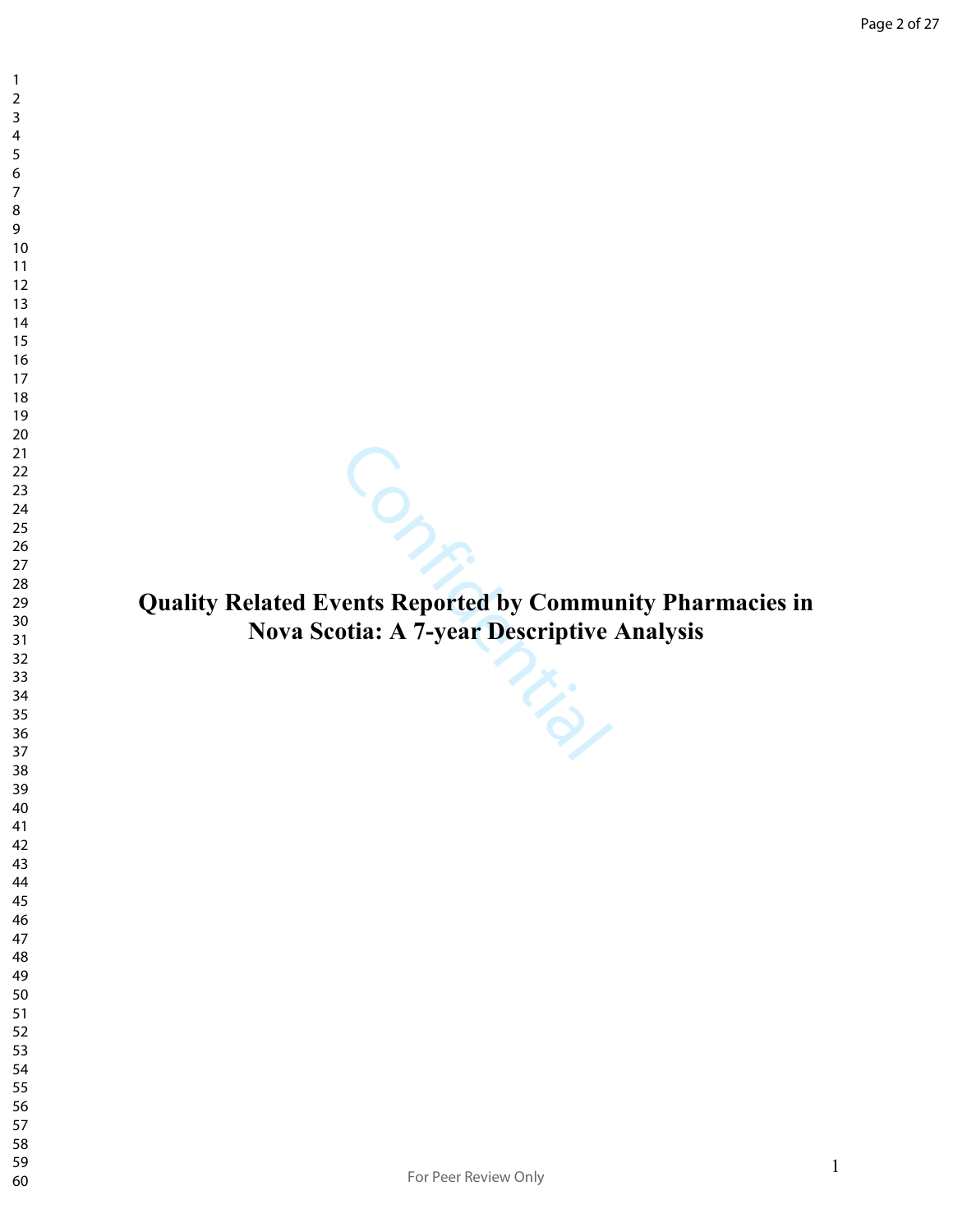| $\mathbf{1}$   |                                                                           |
|----------------|---------------------------------------------------------------------------|
| $\overline{2}$ |                                                                           |
| 3              | <b>Authors</b>                                                            |
| 4              |                                                                           |
| 5              | Adrian Boucher, BSc, PharmD                                               |
| 6              |                                                                           |
| 7              | Research Analyst, Leslie Dan Faculty of Pharmacy, University of Toronto   |
| 8              | Medication Safety Analyst, Institute for Safe Medication Practices Canada |
| 9              | Toronto, Ontario                                                          |
| 10             |                                                                           |
| 11             | Certina Ho, BScPhm, MISt, MEd, PhD                                        |
| 12             | Lecturer, Leslie Dan Faculty of Pharmacy, University of Toronto           |
| 13             | Project Lead, Institute for Safe Medication Practices Canada              |
| 14             |                                                                           |
| 15             | Toronto, Ontario                                                          |
| 16             |                                                                           |
| 17             | Neil MacKinnon, BSc(Pharm), MSc(Pharm), PhD                               |
| 18             | Dean and Professor                                                        |
| 19             | James L. Winkle College of Pharmacy, University of Cincinnati             |
| 20             | Cincinnati, Ohio                                                          |
| 21             |                                                                           |
| 22             |                                                                           |
| 23             | Todd A. Boyle, PhD                                                        |
| 24             | Professor of Operations Management                                        |
| 25             | Gerald Schwartz School of Business                                        |
| 26             | St. Francis Xavier University                                             |
| 27             | Antigonish, Nova Scotia                                                   |
| 28             |                                                                           |
| 29             | Andrea Bishop, BAS, MHSA, PhD                                             |
| 30             |                                                                           |
| 31             | Postdoctoral Fellow                                                       |
| 32             | <b>IWK Health Centre</b>                                                  |
| 33             | Halifax, Nova Scotia                                                      |
| 34             | million                                                                   |
| 35             | Paola Gonzalez, BEng, MASc, PhD                                           |
| 36             | <b>Assistant Professor</b>                                                |
| 37             | Rowe School of Business, Dalhousie University                             |
| 38             |                                                                           |
| 39             | Halifax, Nova Scotia                                                      |
| 40             |                                                                           |
| 41             | Christopher Hartt, PhD                                                    |
| 42             | <b>Associate Professor</b>                                                |
| 43             | Department of Business and Social Science, Dalhousie University           |
| 44             | Halifax, Nova Scotia                                                      |
| 45             |                                                                           |
| 46             |                                                                           |
| 47             | James R. Barker, BA, MA, PhD                                              |
| 48             | Professor, Herbert S. Lamb Chair in Business Education                    |
| 49             | Rowe School of Business, Dalhousie University                             |
| 50<br>51       | Halifax, Nova Scotia                                                      |
|                |                                                                           |
| 52<br>53       | <b>Corresponding Author:</b>                                              |
| 54             | Certina Ho                                                                |
| 55             |                                                                           |
| 56             | certina.ho@utoronto.ca                                                    |
| 57             |                                                                           |
| 58             |                                                                           |
| 59             |                                                                           |
| 60             | For Peer Review Only                                                      |
|                |                                                                           |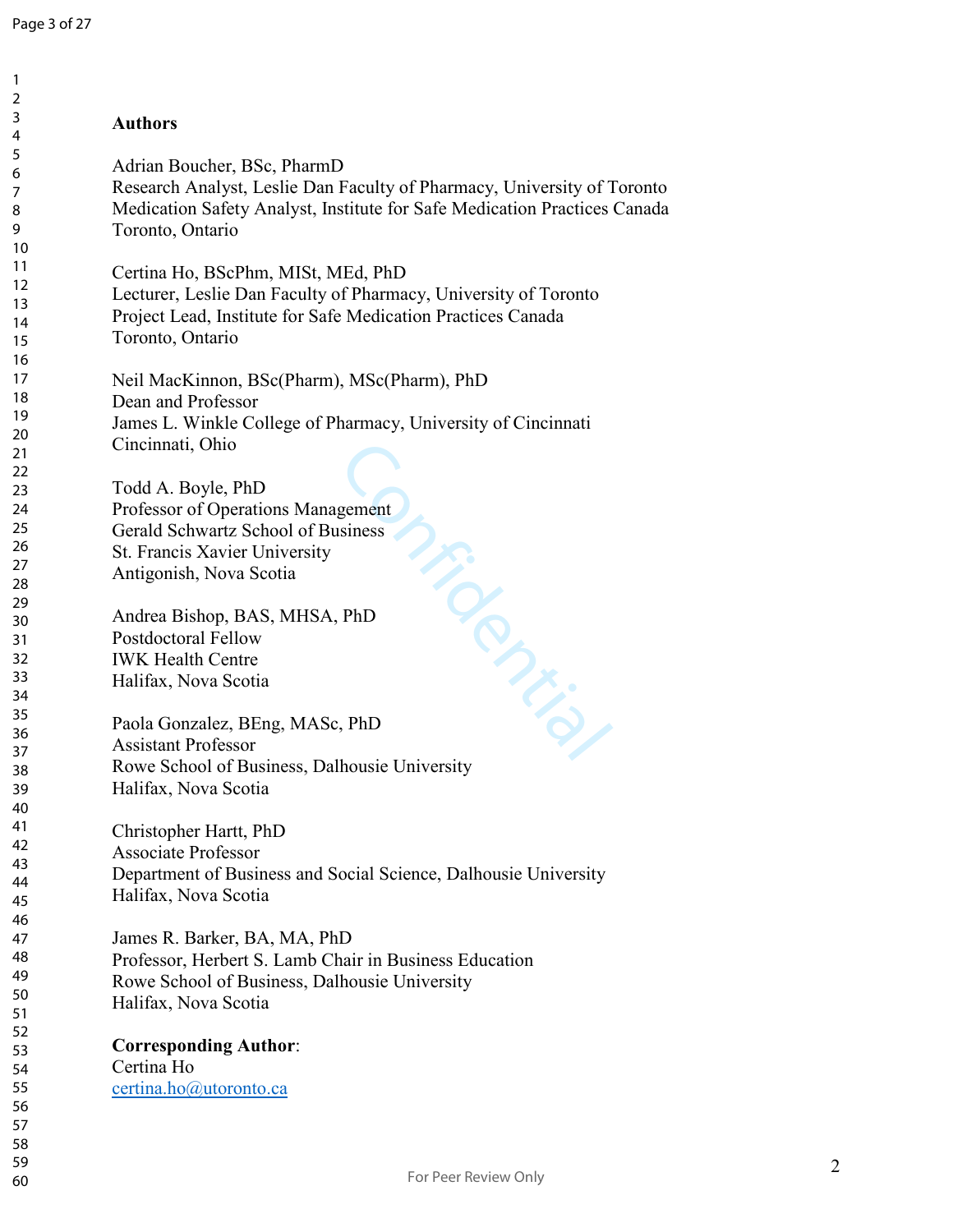#### **Funding Statement**

This study was funded by "The Kenneth C. Rowe Gift", Rowe School of Business, Dalhousie University, Halifax, Nova Scotia.

#### **Declaration of Competing Interests**

Authors of this manuscript have the following to disclose concerning possible personal or financial relationships with commercial entities that may have a direct or indirect interest in the subject matter of this paper:

Eclare M.F. Adrian Boucher - Nothing to declare Certina Ho - Nothing to declare Neil MacKinnon - Nothing to declare Todd A. Boyle - Nothing to declare Andrea Bishop - Nothing to declare Paola Gonzalez - Nothing to declare Christopher Hartt - Nothing to declare James R. Barker - Nothing to declare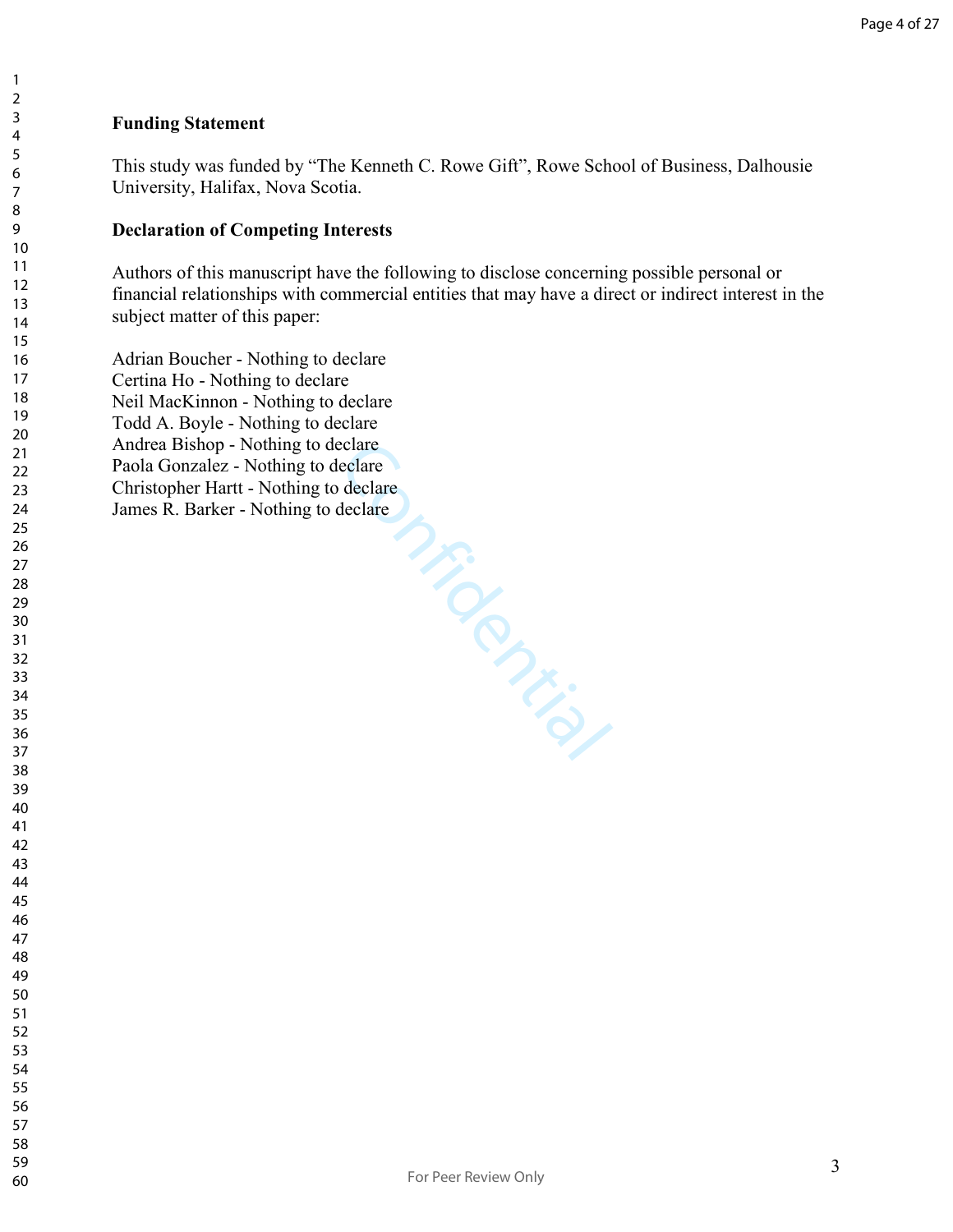## **Abstract**

**Background**: Quality-related events (QREs) are defined as any departure from the appropriate dispensing of a prescribed medication that is or is not corrected prior to the administration of the medication. Studies have examined reported QREs in hospital environments, but there has been limited research to quantitatively analyze these events in community pharmacies. The aim of this study is to characterize QREs reported by community pharmacies in a Canadian province.

**Methods**: A retrospective analysis was conducted on reported QREs from Nova Scotia community pharmacies occurring between October 1, 2010 and June 30, 2017. Descriptive analysis was performed on all QREs with respect to type of incident, discoverer, medication system stages, medications, and outcome.

**Results**: A total of 131,031 QREs were reported by 301 community pharmacies; 98,097 of which were medication-related. Overall, 82% of medicated-related QREs did not reach the patient and 0.95% was associated with patient harm. Reports of incorrect dose/frequency, incorrect quantity, and incorrect drug were the most common types of QREs. The majority of medication-related QREs occurred at order entry, followed by preparation/dispensing and prescribing. Medications identified as conveying a potentially higher risk of harm include methadone, risperidone, and warfarin.

ted with patient harm. Reports of inc<br>ct drug were the most common types<br>irred at order entry, followed by prep<br>ified as conveying a potentially high<br>varfarin.<br>st quantitative analysis of medication<br>ada. We found that repo **Interpretation**: This is the first quantitative analysis of medication-related QREs reported by community pharmacies in Canada. We found that reported QREs from community pharmacies differ from institutional settings with respect to medications, outcomes, types, and stages of medication use. This analysis provides valuable information to guide quality improvement initiatives to strengthen medication safety in both community pharmacies and in primary care.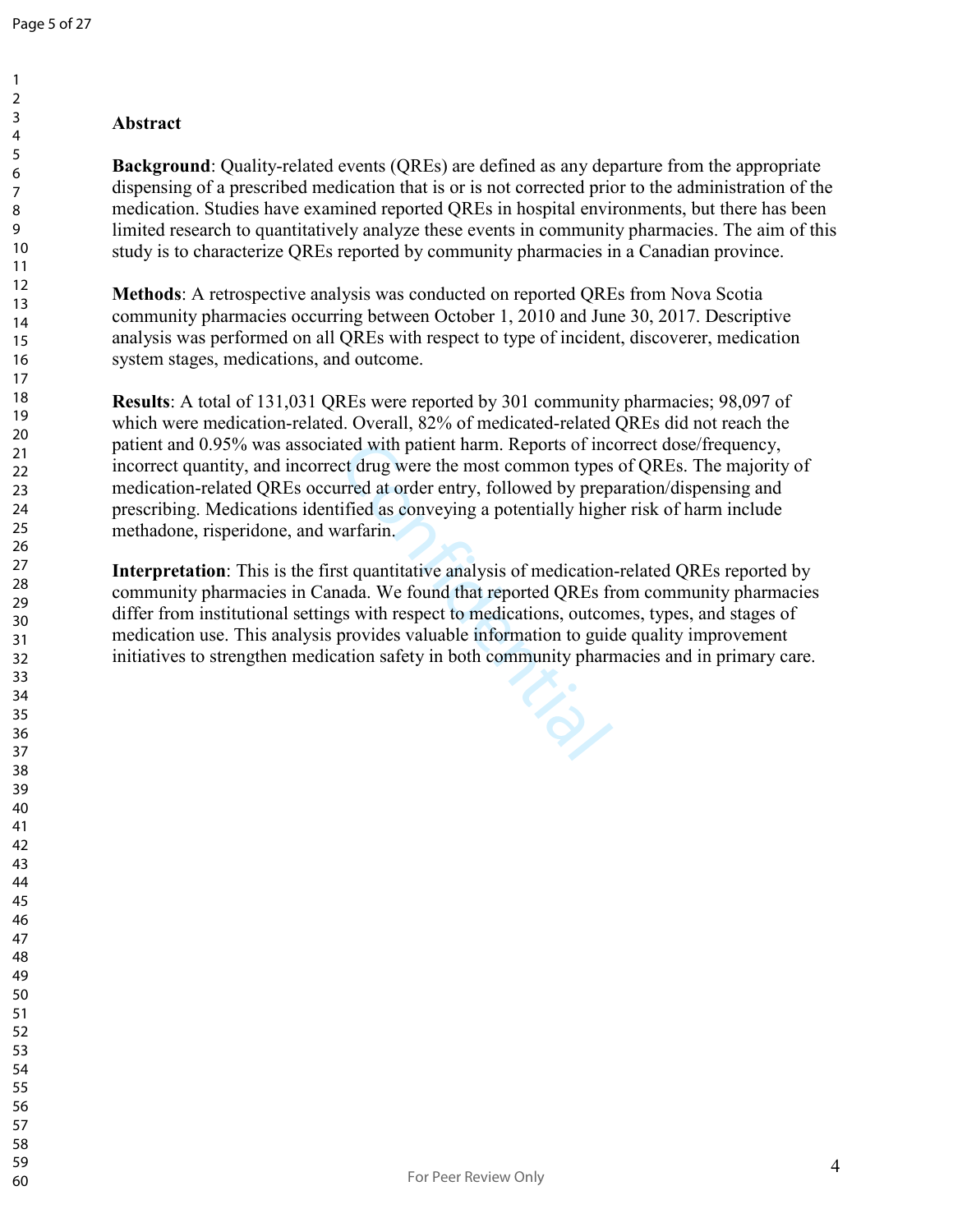#### **Introduction**

Community pharmacies in Canada dispense over 600 million prescriptions each year; however, little is known about the quality-related events (QREs) associated with this process. [1] QREs are defined as any departure from the appropriate dispensing of a prescribed medication (e.g. incorrect drug, dose, and quantity) that is or is not corrected prior to the administration of the medication. [2] QREs occur when vulnerable medication-use systems and/or human factors affect prescribing, transcribing, dispensing, administration, and monitoring practices. [3] When a QRE reaches a patient and causes harm, it is defined as an adverse drug event (ADE). [4] It is estimated that ADEs are responsible for 12% emergency department visits and 24% of all adverse events (AEs) that occur in hospitals in Canada. [5, 6]

ctors that may have led to QREs, then<br>thorities in developing and sharing st<br>ssociated with improvements in patie<br>ing. [7] Despite the potential benefits<br>ed implementation of these systems i<br>Nova Scotia College of Pharmaci In an effort to address factors that lead to QREs, healthcare organizations and governments have developed and implemented reporting systems. Aside from providing data for large-scale aggregate analysis, reporting systems enable healthcare stakeholders to better understand the contributing factors that may have led to QREs, thereby aiding practitioners, pharmacies, and regulatory authorities in developing and sharing strategies to prevent recurrence. QRE reporting has also been associated with improvements in patient safety culture, and improved organizational learning. [7] Despite the potential benefits associated with QRE reporting, there has been limited implementation of these systems in community pharmacies in Canada. As of June 2017, the Nova Scotia College of Pharmacists (NSCP) is the only pharmacy regulatory authority in Canada that mandates QRE reporting. As part of the Standard of Practice (SOP) for Continuous Quality Assurance programs enacted in 2010, community pharmacies in Nova Scotia are required to anonymously report all QREs to a national incident data repository at the Institute for Safe Medication Practices Canada (ISMP Canada) through the Community Pharmacy Incident Reporting (CPhIR) system. [8] Although previous research in this area has focused largely on secondary and tertiary health care settings, analyses of reported QREs from community pharmacies in Denmark and the Netherlands revealed differences in type, stage of medication use, and outcome of reported QREs compared to institutional settings. [9, 10] To our knowledge, no studies have been conducted to quantitatively examine reported QREs from community pharmacies in North America. Therefore, the aim of this study is to characterize QREs reported to an independent third-party national medication safety organization by community pharmacies in a Canadian province over seven years.

#### **Methods**

### *QRE Reporting Form*

The QRE reporting form was developed in collaboration with Nova Scotia and Ontario community pharmacy professionals; it consists of seven mandatory fields: (1) date incident occurred, (2) type of incident, (3) incident discovered by, (4) medication system stages involved, (5) medication(s), (6) patient outcome associated with the incident, and (7) a free-text incident description field (Figure 1). All members of the pharmacy team (e.g., owner, manager, pharmacist, technician, assistant) can report a QRE through the online CPhIR system. The reporter may only select one option from the "Type of Incident", "Degree of Harm to Patient due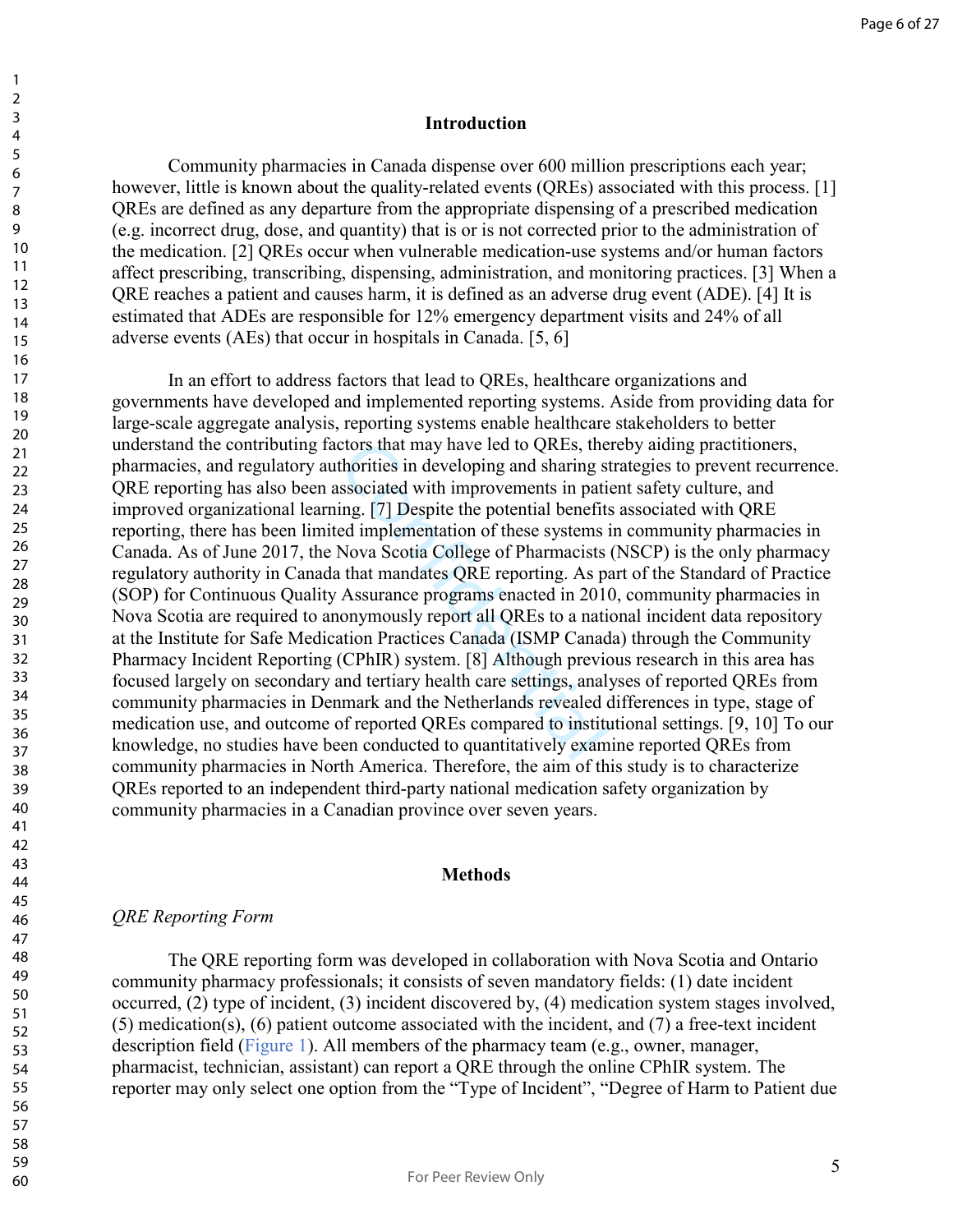to Incident", and "Incident Discovered By" fields, but multiple options for "Medication System Stages Involved in this Incident". Reporters have the option to report an incident that is not medication-related by unchecking the box titled "Is this medication related?". For the purpose of this study, we have included only those incidents that were reported as medication-related. The medication field will auto-populate if a drug identification number (DIN) is entered. A DIN is an 8-digit unique identifier located on the label of prescription and over-the-counter drug products that have been approved for sale in Canada. Reporters may also select the medication from a drop-down menu when the user begins typing the medication name or they may choose to manually enter a free-form medication name.

#### *Data Extraction and Analysis*

All reported medication-related QREs from Nova Scotia community pharmacies occurring between October 1, 2010 and June 30, 2017 were extracted from the CPhIR system. Single item and cross tabulation search statements were developed to further extract relevant data for analysis. Descriptive analyses were performed on all medication-related QREs with respect to patient outcome, medication system stages involved, type of QREs, and discoverer of the QRE. Only QREs reported with a DIN, from which the Anatomical Therapeutic Chemical (ATC) classification could be determined, were included in the analysis. For the purpose of this quantitative analysis, we did not review the free-text narrative incident description of the QREs. All analyses were performed using IBM SPSS version 24.

Confidence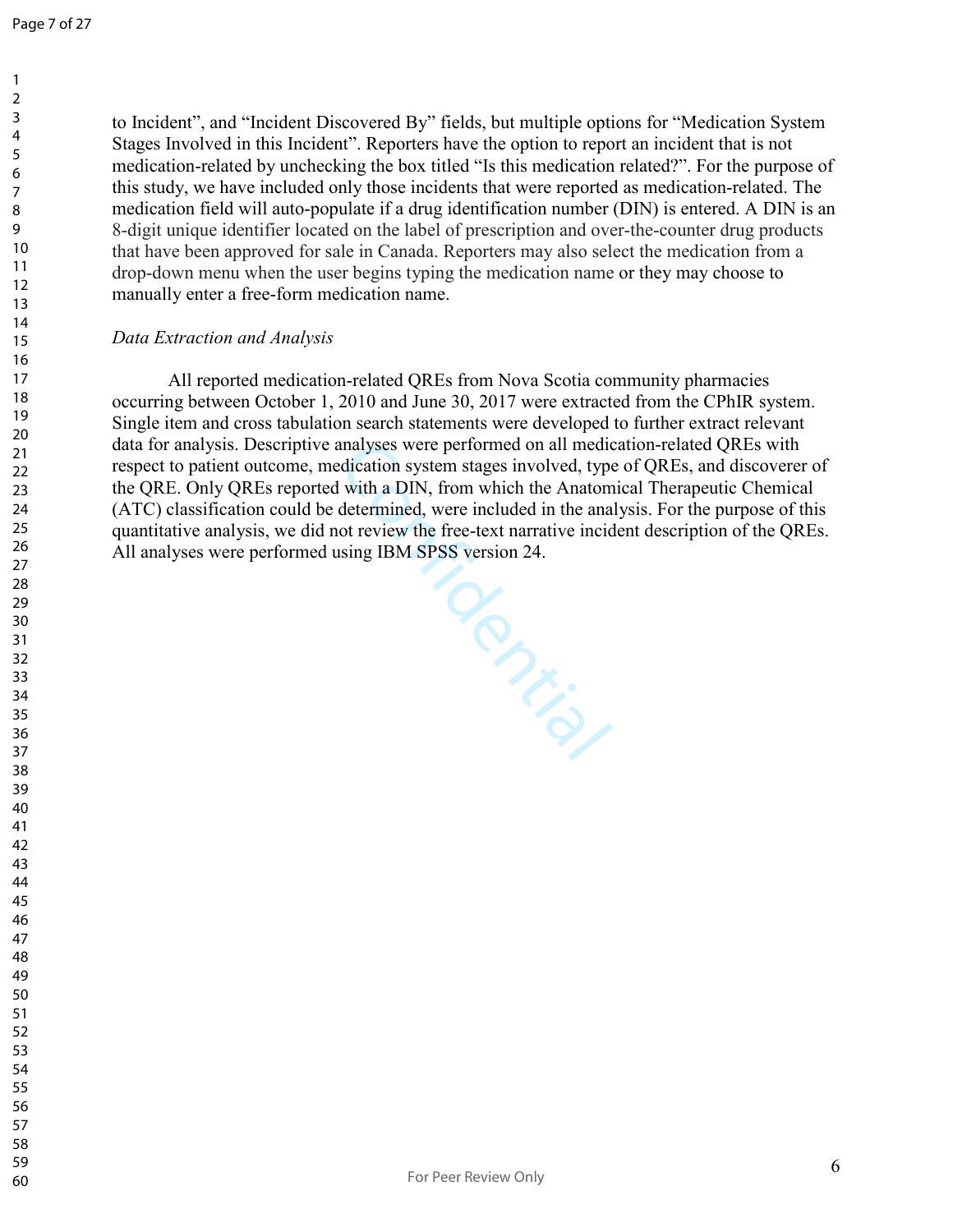| <b>Date Incident Occurred</b><br><b>REQUIRED</b>      | $\left\langle \right\rangle$<br>August 2017<br>$\,>\,$                                                                          |
|-------------------------------------------------------|---------------------------------------------------------------------------------------------------------------------------------|
|                                                       | 5<br>30 31<br>4                                                                                                                 |
|                                                       | 3<br>1<br>$\overline{2}$<br>7<br>12<br>6<br>8<br>9<br>10<br>11                                                                  |
|                                                       | 13<br>14<br>15<br>16<br>17<br>18<br>19                                                                                          |
|                                                       | 24<br>20<br>21<br>22<br>23<br>25<br>26                                                                                          |
|                                                       | 27<br>29<br>30<br>31<br>$\overline{2}$<br>28<br>$\mathbf{1}$                                                                    |
| <b>Type of Incident</b>                               |                                                                                                                                 |
| <b>REQUIRED</b>                                       | ncorrect patient                                                                                                                |
|                                                       | ncorrect prescriber<br>O Incorrect drug                                                                                         |
|                                                       | ncorrect dose/frequency                                                                                                         |
|                                                       | ncorrect strength/concentration<br>◯ Incorrect dosage form/formulation (include not splitting tablets as per patient's request) |
|                                                       | Incorrect route of administration                                                                                               |
|                                                       | ncorrect duration of treatment                                                                                                  |
|                                                       | <b>O</b> Incorrect quantity<br>O Incorrect storage                                                                              |
|                                                       | O Omitted Medication/Dose                                                                                                       |
|                                                       | Expired medication<br>O Drug Therapy Problem - Contraindication                                                                 |
|                                                       | <b>O</b> Drug Therapy Problem - Adverse Drug Reaction                                                                           |
|                                                       | O Drug Therapy Problem - Documented allergy                                                                                     |
|                                                       | O Drug Therapy Problem - Drug-drug/OTC/Natural Health Product interaction<br>O Drug Therapy Problem - Drug-food interaction     |
|                                                       | <b>O</b> Drug Therapy Problem - Drug-disease interaction                                                                        |
|                                                       | ncorrect third-party billing                                                                                                    |
| <b>Incident Discovered By</b><br><b>REQUIRED</b>      | ٠                                                                                                                               |
|                                                       |                                                                                                                                 |
| <b>Medication System</b><br><b>Stages Involved in</b> | Prescribing                                                                                                                     |
| this Incident<br>Rx Order Entry                       |                                                                                                                                 |
| <b>REQUIRED</b>                                       | Prescription Preparation / Dispensing<br>Administration                                                                         |
|                                                       | Monitoring / Follow-up                                                                                                          |
|                                                       | Not Applicable (Unable to determine one or more of the above medication system phases)                                          |
| <b>Medications</b>                                    | $\vee$ Is this incident medication-related?                                                                                     |
| <b>REQUIRED</b>                                       | DIN:<br><b>Medication:</b>                                                                                                      |
|                                                       | DIN:<br><b>Medication:</b>                                                                                                      |
| Degree of Harm to<br><b>Patient due to Incident</b>   | $\cdot$ NO ERROR                                                                                                                |
| <b>REQUIRED</b>                                       | <b>O</b> No Error (Medication Not Dispensed / Near Miss / Medication Discrepancy)                                               |
|                                                       | - Circumstances or events that have the capacity to cause harm<br>. NO HARM                                                     |
|                                                       | No Harm (Medication Dispensed)                                                                                                  |
|                                                       | - No symptoms detected; no treatment required<br>• HARM                                                                         |
|                                                       | <b>Mild Harm</b>                                                                                                                |
|                                                       | - Symptoms were mild, temporary and short term; no treatment or minor treatment was required                                    |
|                                                       | Moderate Harm<br>- Symptoms required additional treatment or an operation; the incident kept the patient in hospital            |
|                                                       | longer than expected; or caused permanent harm or loss of function                                                              |
|                                                       | Severe Harm<br>- Symptoms required major treatment to save the patient's life; the incident shortened life expectancy;          |
|                                                       | or caused major permanent or long term harm                                                                                     |
|                                                       | · DEATH<br>◯ Death                                                                                                              |
|                                                       | - There is reason to believe that the incident caused the patient's death or hastened the patient's death                       |
| Incident Description /                                | Example: Patient dropped off a prescription for Bisoprolol 5mg (Directions: 1 tablet once daily x 30 days).                     |
| How the Incident was<br><b>Discovered</b>             | Prescription was entered as Apo-Bisacodyl 5mg (Directions: 1 tablet once daily x 30 days). It was then                          |
| <b>REQUIRED</b>                                       | filled with Apo-Bisacodyl 5mg x 30 tablets. Pharmacist caught the error when checking the prescription.                         |
|                                                       |                                                                                                                                 |
|                                                       |                                                                                                                                 |
|                                                       |                                                                                                                                 |

*Figure 1. Mandatory fields of the Community Pharmacy Incident Reporting (CPhIR) system*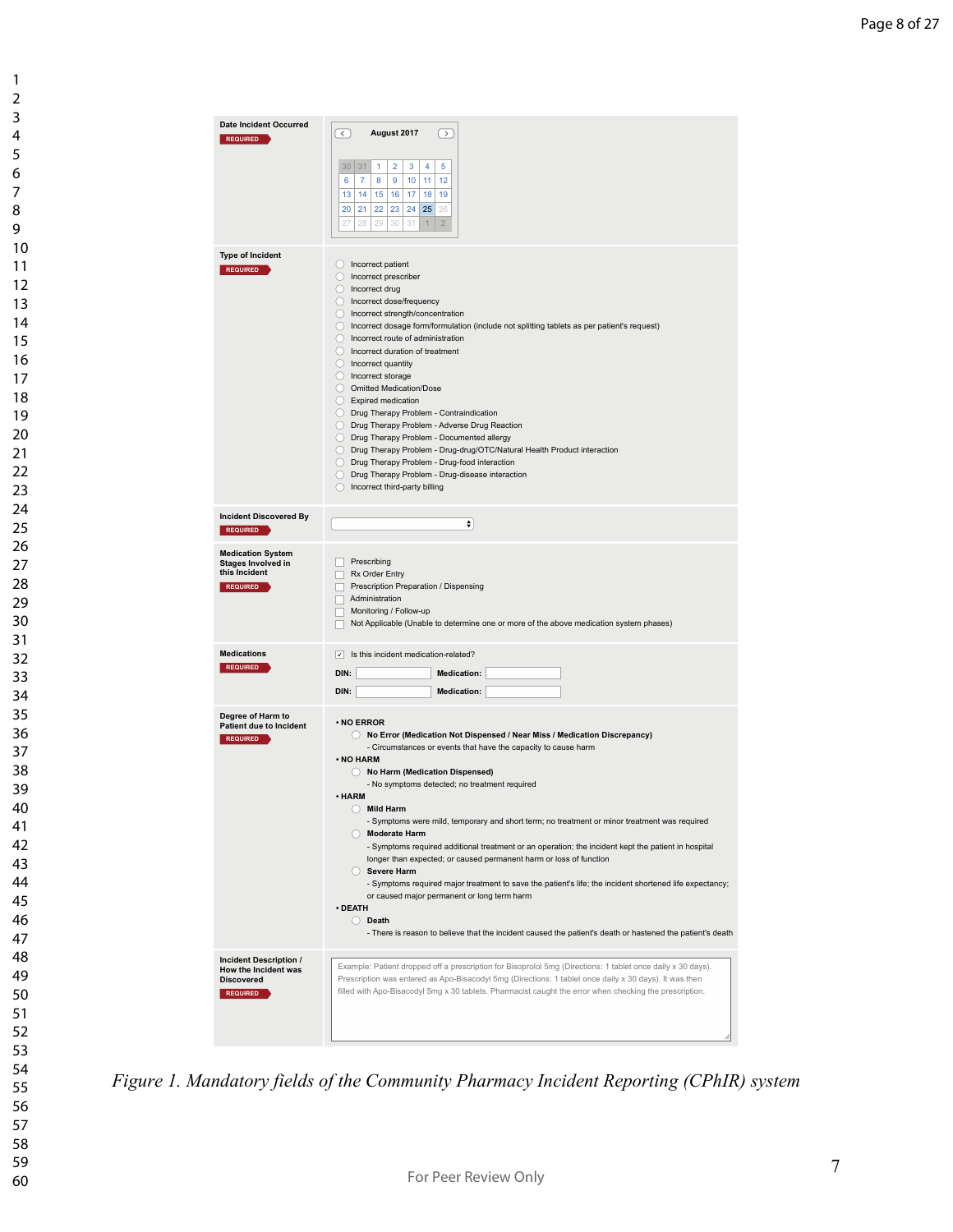#### **Results**

A total of 301 community pharmacies in Nova Scotia reported 131,031 QREs to the CPhIR system between October 1, 2010 and June 30, 2017. An average of 19,412 QREs were reported annually. Of all QREs, 98,097 were reported as being medication-related and were included in the analysis. The mean number of reported medication-related QREs for each pharmacy during the study period was  $326(SD = 439)$ . There was a large variability between pharmacies with a range of 1 to 2806 QREs reported per pharmacy over the study period. In addition, it was found that 10% (30) of the pharmacies accounted for 42.7% (41,926) of all reported medication-related QREs.

Analysis of outcomes revealed that 82.1% (80,488) of reported medication-related QREs did not reach the patient (i.e. near misses) and only 0.95% (928) was associated with patient harm or death (Table 1).

ition-related QREs, 17.5% (17,135) v<br>ages. The medication system stage m<br>mtry, followed by prescription prepar<br>QREs associated with harm, there wistages, with prescription preparation/<br>orts, followed by order entry and adn Of all analyzed medication-related QREs, 17.5% (17,135) were reported as occurring in multiple medication system stages. The medication system stage most frequently associated with QREs was prescription order entry, followed by prescription preparation/dispensing and prescribing (Table 2). Among QREs associated with harm, there was a more even distribution across the medication system stages, with prescription preparation/dispensing accounting for the largest proportion of harm reports, followed by order entry and administration. Administration and monitoring/follow-up were found to have the highest proportion of QREs with harm at 10.5% and 12.8%, respectively.

The most frequently reported types of QRE were incorrect dose/frequency, followed by incorrect quantity and incorrect drug (Table 3). For QREs associated with harm, the highest number of QREs was associated with incorrect dose/frequency, followed by incorrect strength/concentration and incorrect drug. It was found that 29.8% of reported adverse drug reactions resulted in patient harm, the highest proportion of reported QREs associated with harm.

Overall, pharmacists, pharmacy technicians/assistants, and patients discovered the majority of QREs (Table 4). Pharmacists contributed the largest portion (75.2%; 73,739) followed by pharmacy technicians/assistants and patients at 10.3% (10,094) and 9.9% (9,728) of QREs, respectively. There were differences in who discovered the QREs with respect to the type of QREs and in what medication system stage the QREs were involved. Compared to pharmacists and pharmacy technician/assistants, patients discovered a greater proportion of QREs in the administration and monitoring/follow-up stage (Supplemental 1) and a greater proportion of expired medication and adverse drug reactions (Supplemental 2).

Analysis based on the ATC classification was performed on 89.6% (87,859) of QREs that were reported with a DIN, representing 851 unique medications or chemical substances. The medications most often involved in QREs were levothyroxine sodium, amoxicillin, and rosuvastatin (Table 5). The medications with the highest number of QREs associated with harm were levothyroxine sodium, citalopram, and hydromorphone (Table 6). Assessment of the proportion of QREs associated with harm for each medication found that methadone (10.3%), risperidone (3.5%), and warfarin (3.0%) had the highest proportion of QREs associated with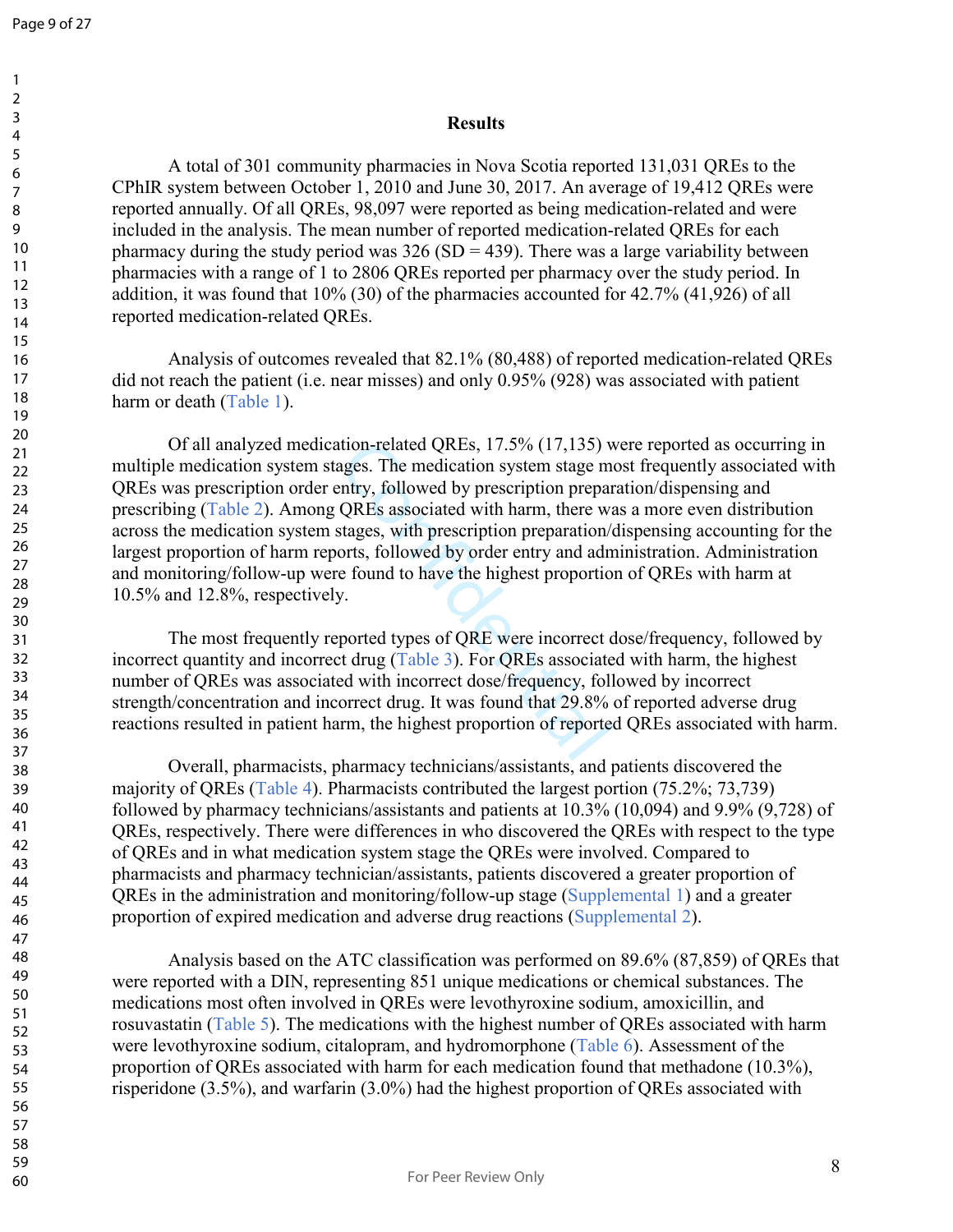harm (Table 7). Analysis of the relationship between medications and type of ORE or medication system stages identified medications that were associated with QREs in specific stage or type of QRE (Supplemental 3, 4). For example, 41.8% of QREs involving moxifloxacin occurred in the prescribing stage, 94.4% of QREs involving clozapine occurred in the prescription processing/dispensing stage, and 16.9% of QREs involving tetracycline were associated with incorrect duration of treatment.

#### **Interpretation**

 Since 2010, there has been a rapid uptake of QRE reporting with the introduction of a new SOP for Continuous Quality Assurance programs in Nova Scotia. Despite variability in reporting between pharmacies,  $100\%$  of community pharmacies in Nova Scotia (n = 301) reported at least one QRE during the study period, indicating universal compliance with the SOP.

ng the patient. An analysis of outcoments REs (82.1%) did not reach the patien<br>m community pharmacies in the Neth<br>t. [9] In addition, results from the Nat<br>ich collects reports largely from seco<br>QREs did not reach the patie Pharmacists discovered the majority of QREs, supporting their role in identifying and preventing QREs from reaching the patient. An analysis of outcomes revealed that most of the reported medication-related QREs (82.1%) did not reach the patient. This finding is in contrast to analysis of reported QREs from community pharmacies in the Netherlands where 54.7% of QREs did not reach the patient. [9] In addition, results from the National Reporting and Learning System (NRLS) in the UK, which collects reports largely from secondary and tertiary care settings, found that 83.5% of QREs did not reach the patient. [11] These differences in reported patient outcomes may be the result of a number of factors. First, anonymous QRE reporting is just one component of the SOP for Continuous Quality Assurance programs in Nova Scotia community pharmacies, which also includes an annual medication safety self-assessment, and quarterly staff meetings to implement and monitor ongoing QI initiatives at the pharmacy. [8] These additional QI components contribute to a culture of safety and help facilitate QRE reporting by addressing several common barriers to incident reporting, including lack of feedback on action taken as a result of reporting, insufficient justification for reporting a ''near miss'', and the belief that reporting is unlikely to lead to system changes. [12, 13] Second, pharmacy compliance with all required components of the SOP are regularly audited by the NSCP. As a result, our data collection and analysis may provide a more representative view of QREs and associated outcomes that occur in community pharmacies.

The most common medication system stages involved in the reported medication-related QREs were prescription order entry and prescription preparation/dispensing. This finding aligns with studies conducted in community pharmacies [9,10], but not in hospitals, where the most common stage involved was prescribing. [11, 14-16] We found that QREs that occurred during administration or monitoring/follow-up have a higher likelihood of resulting in patient harm. This supports Reason's "Swiss Cheese" model of accident causation, whereby QREs can be prevented from causing patient harm through the presence of latent and active barriers. [17] Each barrier has unintended weaknesses, or holes, that when aligned, enables the QRE to reach the patient and potentially cause harm. QREs that occur in earlier stages of the medication-use process, such as, prescribing or order entry, have more opportunities to be discovered and intercepted by subsequent barriers in medication system stages like prescription preparation/dispensing. QREs in later stages, such as administration, have fewer barriers and opportunities for interception, and are more likely to reach the patient. [17]

60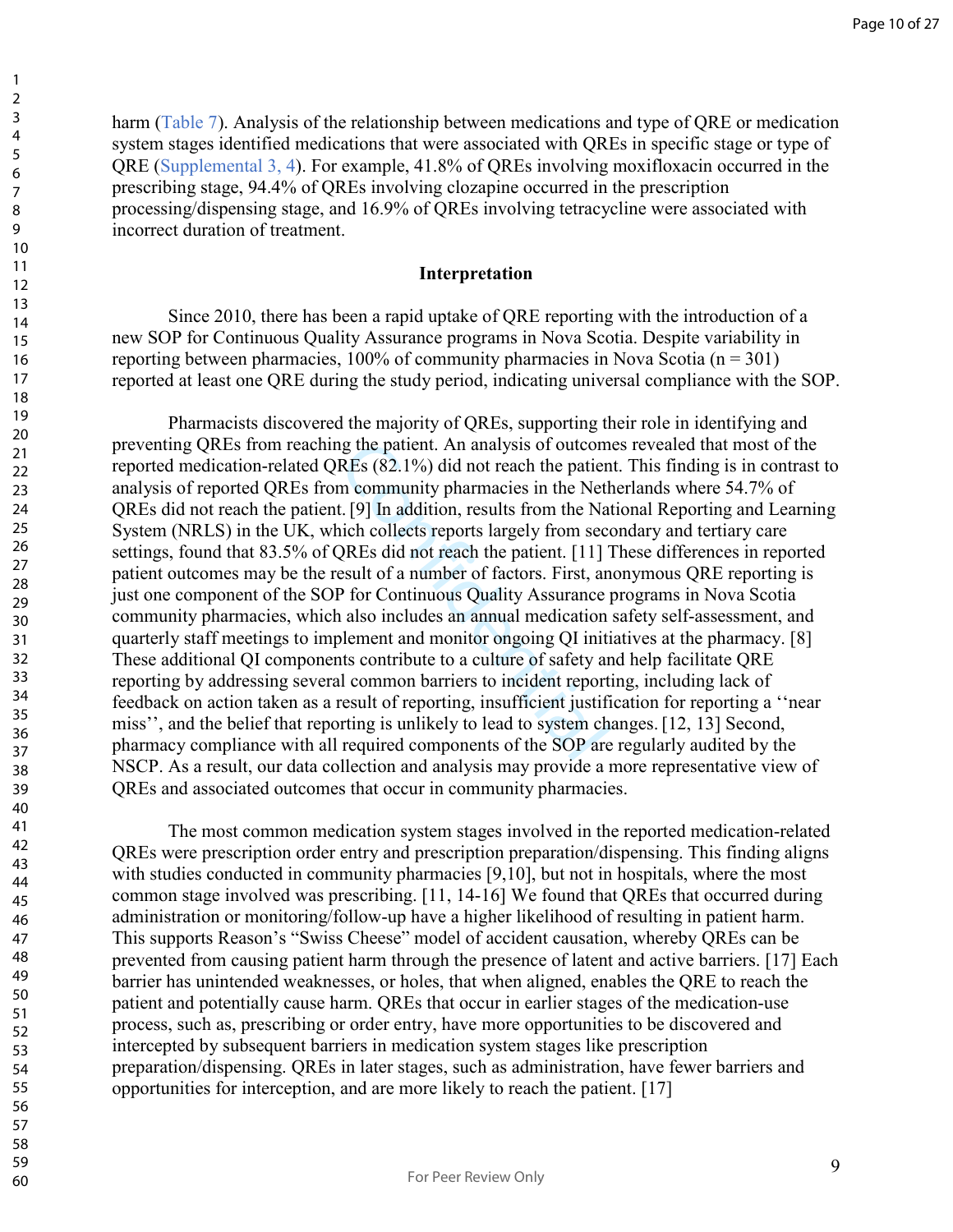> 59 60

The most frequent types of reported QREs (e.g. incorrect dose/frequency, incorrect quantity, and incorrect drug) were generally in agreement with previous studies in community pharmacies. [10, 18] Hospital and mixed reporting studies often have a higher proportion of reports related to incorrect frequency. [11, 14] By calculating the proportion of QREs associated with harm for each type of QRE, we identified that adverse drug reactions may result in a higher potential of harm to patients. Our findings align with previous research that identified adverse drug reactions as the most common cause for drug-related emergency department visits. [5]

 As expected, the most frequently reported medications were among the top dispensed medications in Canada. [1] The top medications associated with harmful QREs include high-alert medications identified by previous studies and by ISMP. [19, 20] In fact, 35% of the top 20 medications associated with harm in this study are listed as high-alert medications in community/ambulatory healthcare by ISMP. [20] We also calculated the proportion of QREs that resulted in harm for each medication and identified a number of medications not frequently associated with a high-alert nature in the literature (e.g. risperidone and citalopram). [19] Further analysis will be required to identify factors that increase the risks associated with these medications.

ture in the literature (e.g. risperidone<br>entify factors that increase the risks as<br>limitations to be considered in this st<br>porting rates among community phar<br>ply under-reporting of QREs to some<br>REs were excluded from our a There are a number of limitations to be considered in this study. First, we found significant variability in the reporting rates among community pharmacies. This is in line with previous research and may imply under-reporting of QREs to some extent. [21] Second, 10% of reported medication-related QREs were excluded from our analysis due to the use of free-form medication name in QRE reporting. Since we were unable to quantify the medications or ATC codes associated with the use of free-form entry, we could not determine if this represents any biases in our analysis. Finally, our findings represent QREs reported from one reporting system in one province in Canada. Since community pharmacies are largely governed by provincial pharmacy regulatory authorities, our results may not be generalizable to the rest of Canada. Nonetheless, our findings provide a foundation in characterizing QREs in Canadian community pharmacies and will provide important comparative data for other provincial pharmacy regulatory authorities in Canada who are mandating QRE reporting in the coming years. [22, 23]

While the findings of this research provide an important first step in describing community pharmacy QREs, it is unable to provide insight into the various factors that may contribute to QREs in community pharmacies. As a result, future research should focus on qualitative analysis of the free-text narrative incident description to better understand the potential contributing factors associated with QREs in community pharmacy practice. Combined with quantitative analysis, this will provide a comprehensive view of key safety risks and trends, allowing for the development of recommendations to improve medication safety.

Overall, this study aimed to characterize the reported QREs from community pharmacies in Nova Scotia, Canada. Our results suggest that reported QREs from community pharmacies differ from institutional settings with respect to medications, outcomes, type, and stage of medication use. Currently, QRE reporting in community pharmacies is still in its infancy in Canada. As provincial regulators move towards requiring QRE reporting in community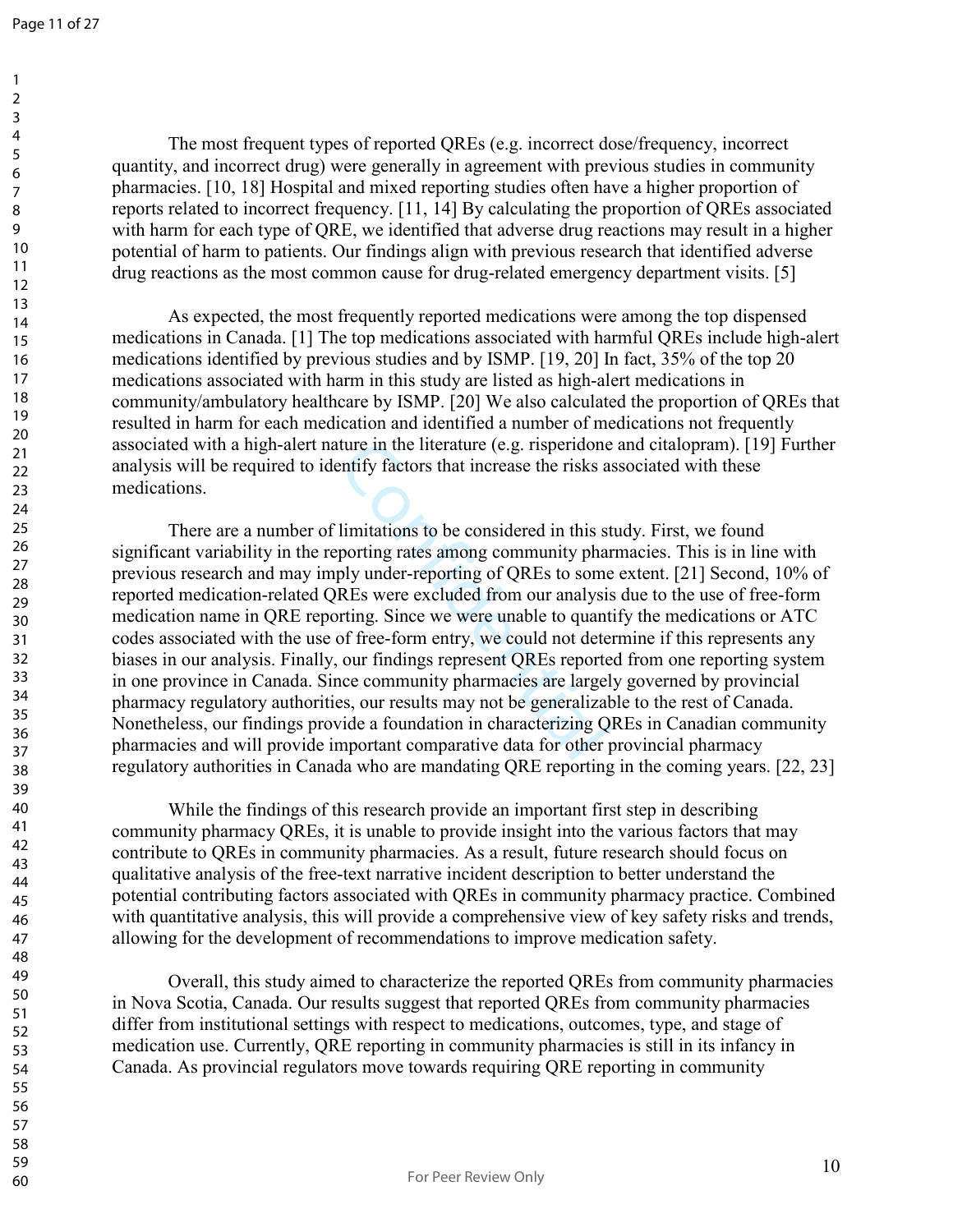pharmacy, ensuring a standardized, national QRE reporting system will strengthen the integrity of data and analysis, thereby facilitating shared learning and improving medication safety.

#### **Acknowledgements**

The authors would like to acknowledge the Institute for Safe Medication Practices Canada for providing access to the anonymously reported quality related events by Nova Scotia community pharmacies that made this study possible; and the SafetyNET-Rx Participating Investigators who contributed to the review and editing of the manuscript. This study was funded by "The Kenneth C. Rowe Gift", Rowe School of Business, Dalhousie University, Halifax, Nova Scotia.

Confidential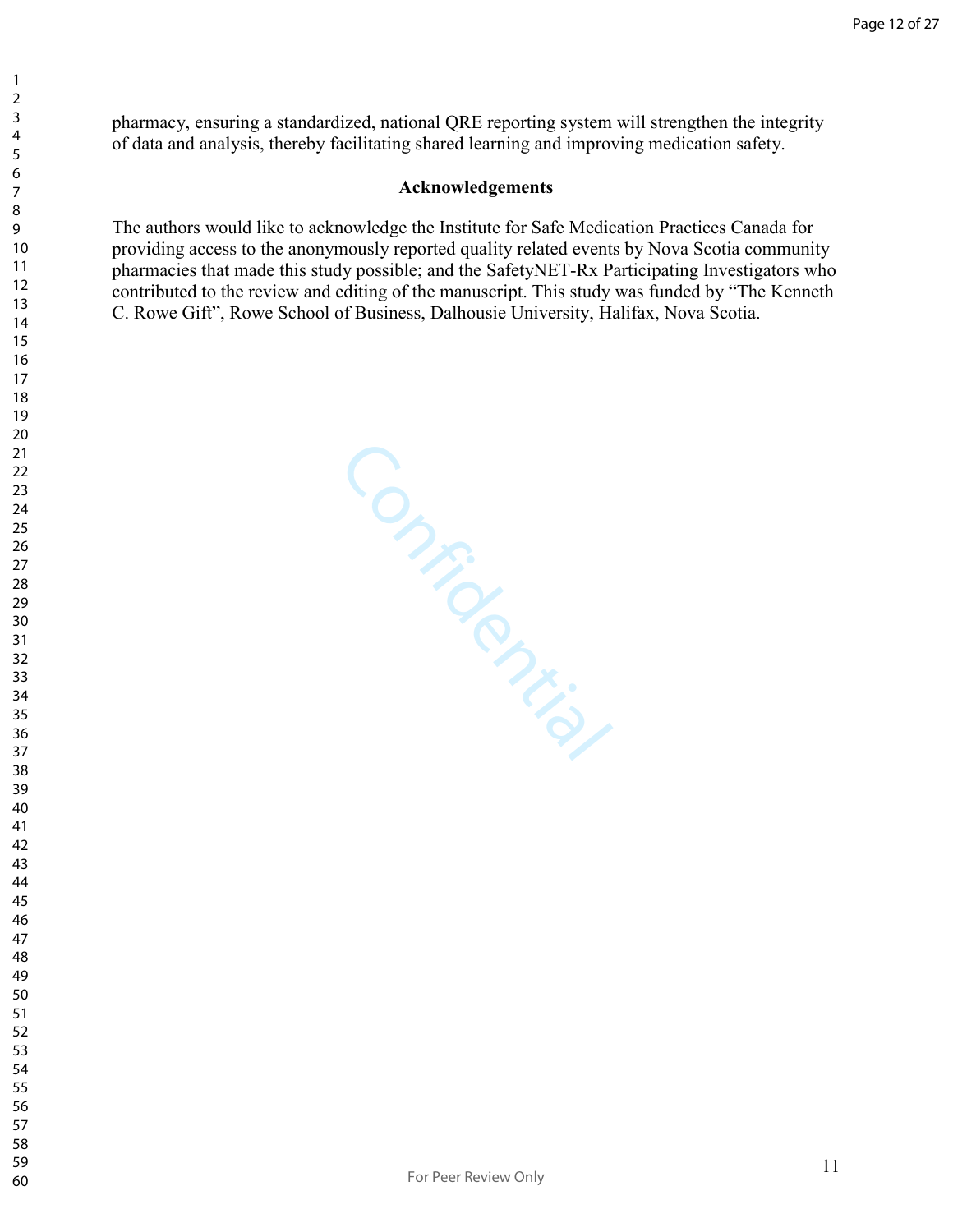#### **Tables**

| <b>OREs Reached Patient</b> | Outcome       | Number of QREs (%) |
|-----------------------------|---------------|--------------------|
| No                          | No Error      | 80,488 (82.05%)    |
|                             | No Harm       | 16,681 (17.00%)    |
|                             | Mild Harm     | 839 (0.86%)        |
| Yes                         | Moderate Harm | $80(0.08\%)$       |
|                             | Severe Harm   | $7(0.01\%)$        |
|                             | Death         | $2(0.00\%)$        |
|                             | <b>Total</b>  | 98,097 (100%)      |

**Table 1. QREs reported by outcome.**

Confidential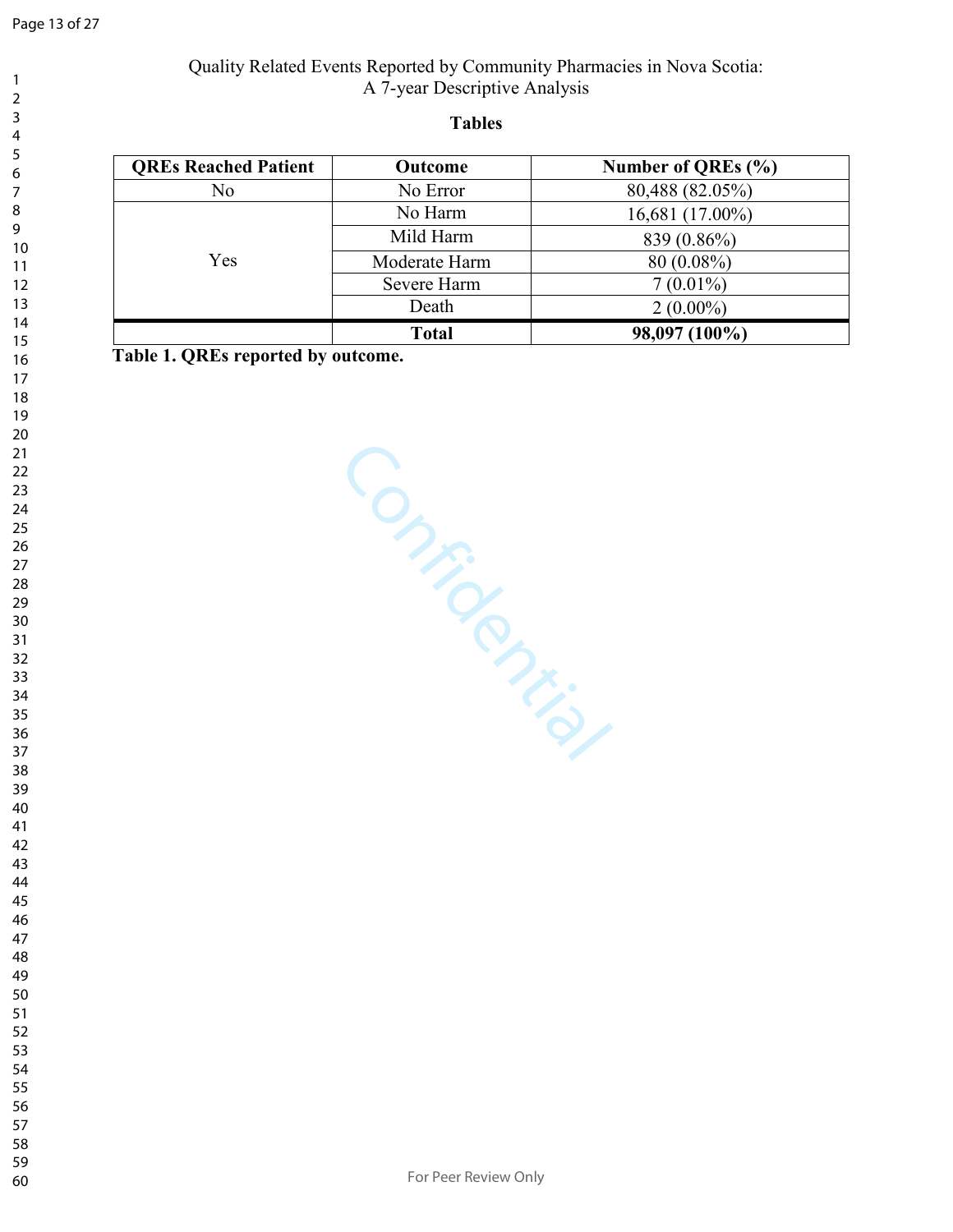| <b>Stage</b>                                | <b>Number of QREs</b> | Number of<br><b>QREs</b> with<br>Harm | <b>Proportion of QREs</b><br>with Harm |
|---------------------------------------------|-----------------------|---------------------------------------|----------------------------------------|
| Prescribing                                 | 110,658(8.65%)        | 159 (10.61%)                          | 1.49%                                  |
| Rx Order Entry                              | 69,856 (58.71%)       | 411 (27.44%)                          | $0.59\%$                               |
| Prescription<br>Preparation /<br>Dispensing | 34,859 (29.30%)       | 571 (38.12%)                          | 1.64%                                  |
| Administration                              | $2,167(1.82\%)$       | 228 (15.22%)                          | 10.52%                                 |
| Monitoring / Follow-up                      | 704 (0.59%)           | $90(6.01\%)$                          | 12.78%                                 |
| Not Applicable                              | 743 (0.62%)           | $39(2.60\%)$                          | 5.25%                                  |
| <b>Total</b>                                | $118987 * (100\%)$    | $1498 * (100\%)$                      |                                        |

**Table 2. Total number of QREs, number of QREs associated with harm, and proportion of QREs with harm for each medication system stage.** 

nultipic<br>total number of y. \* The reporter can select multiple options for "Medication System Stages Involved in this Incident" field; hence the total number of QREs and the number of QREs with harm are greater than those shown in Table 1.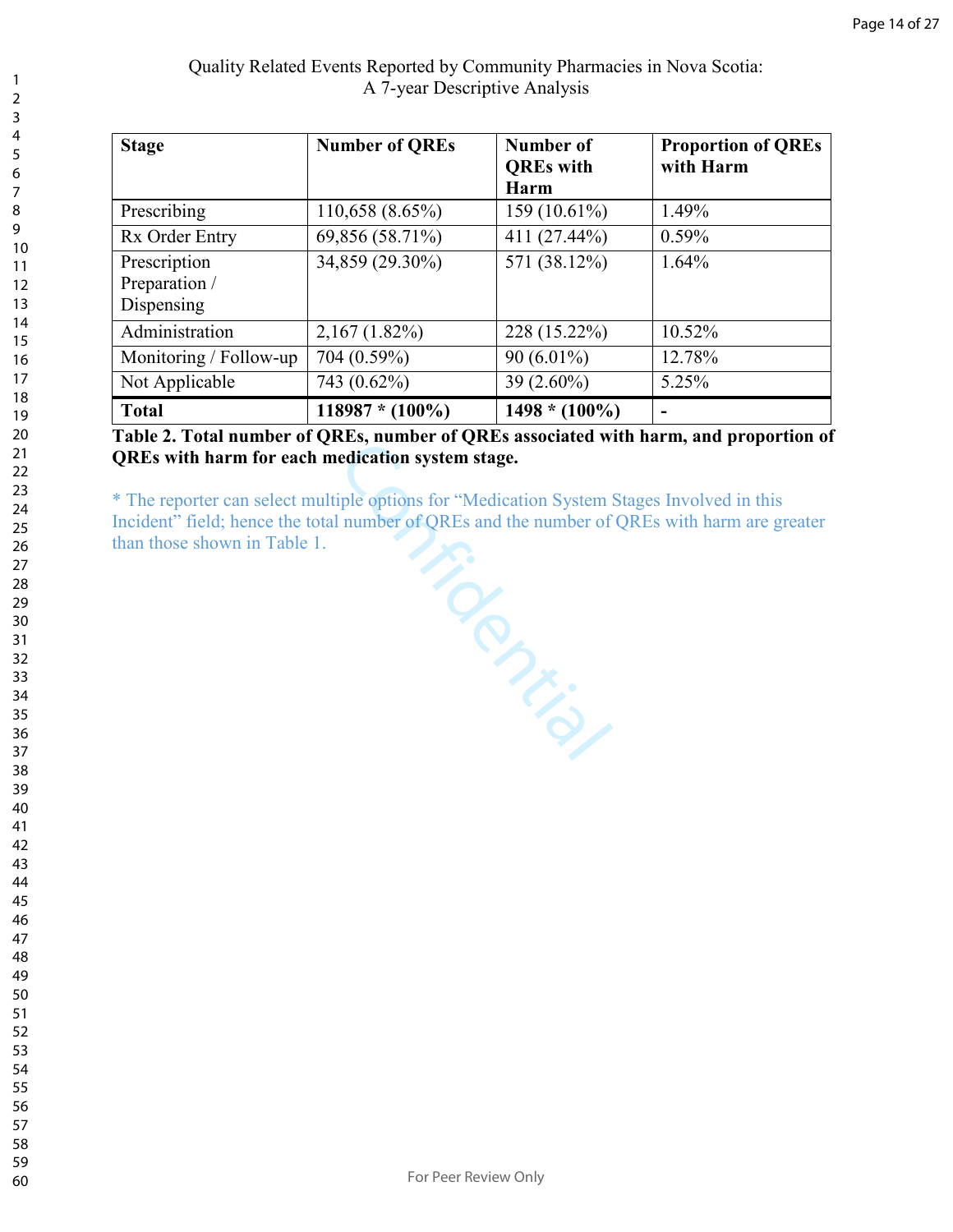# Quality Related Events Reported by Community Pharmacies in Nova Scotia: A 7-year Descriptive Analysis

| <b>Type</b>                                                                                            | <b>Number of QREs</b>        | <b>Number of QREs</b><br>with Harm | <b>Proportion of QREs</b><br>with Harm |
|--------------------------------------------------------------------------------------------------------|------------------------------|------------------------------------|----------------------------------------|
| Incorrect dose/frequency                                                                               | 25,089 (25.58%)              | 254 (27.37 %)                      | 1.01%                                  |
| Incorrect quantity                                                                                     | $\overline{19,619}$ (20.00%) | $\overline{19}$ (2.05 %)           | 0.10%                                  |
| Incorrect drug                                                                                         | 13,951 (14.22%)              | 185 (19.94 %)                      | 1.33%                                  |
| Incorrect<br>strength/concentration                                                                    | 10,508 (10.71%)              | 187 (20.15 %)                      | 1.78%                                  |
| Incorrect prescriber                                                                                   | 8,454 (8.62%)                | $0(0\%)$                           | $0.00\%$                               |
| Incorrect patient                                                                                      | 5,685 (5.80%)                | 32 (3.45 %)                        | 0.56%                                  |
| Incorrect duration of<br>treatment                                                                     | $5,048$ $(5.15\%)$           | $18(1.94\%)$                       | 0.36%                                  |
| Incorrect dosage<br>form/formulation<br>(include not splitting<br>tablets as per patient's<br>request) | 3,281 (3.34%)                | 32 $(3.45\%)$                      | 0.98%                                  |
| Omitted medication/dose                                                                                | $1,919(1.96\%)$              | 58 (6.25 %)                        | 3.02%                                  |
| Incorrect route of<br>administration                                                                   | $1,121(1.14\%)$              | $7(0.75\%)$                        | 0.62%                                  |
| Incorrect storage                                                                                      | 857 (0.87%)                  | $3(0.32\%)$                        | 0.35%                                  |
| Incorrect third-party<br>billing                                                                       | 803 (0.82%)                  | $1(0.11\%)$                        | 0.12%                                  |
| Drug Therapy Problem -<br>Drug-drug/OTC/Natural<br><b>Health Product</b><br>interaction                | 506 (0.52%)                  | $19(2.05\%)$                       | 3.75%                                  |
| Drug Therapy Problem -<br>Documented allergy                                                           | 447 (0.46%)                  | 31 $(3.34\frac{9}{0})$             | 6.94%                                  |
| Drug Therapy Problem -<br>Contraindication                                                             | 356 (0.36%)                  | 12 $(1.29\%)$                      | 3.37%                                  |
| Expired medication                                                                                     | 191 (0.19%)                  | $9(0.97\%)$                        | 4.71%                                  |
| Drug Therapy Problem -<br><b>Adverse Drug Reaction</b>                                                 | 188 (0.19%)                  | 56 (6.03 %)                        | 29.79%                                 |
| Drug Therapy Problem -<br>Drug-disease interaction                                                     | 63 $(0.06\%)$                | $3(0.32\%)$                        | 4.76%                                  |
| Drug Therapy Problem -<br>Drug-food interaction                                                        | 11 $(0.01\%)$                | $2(0.22\%)$                        | 18.18%                                 |
| <b>Total</b>                                                                                           | 98,097 (100%)                | 928 (100%)                         | $\overline{\phantom{0}}$               |

**Table 3. Total number of QREs, number of QREs with harm, and proportion of QREs with harm with respect to type of QRE.**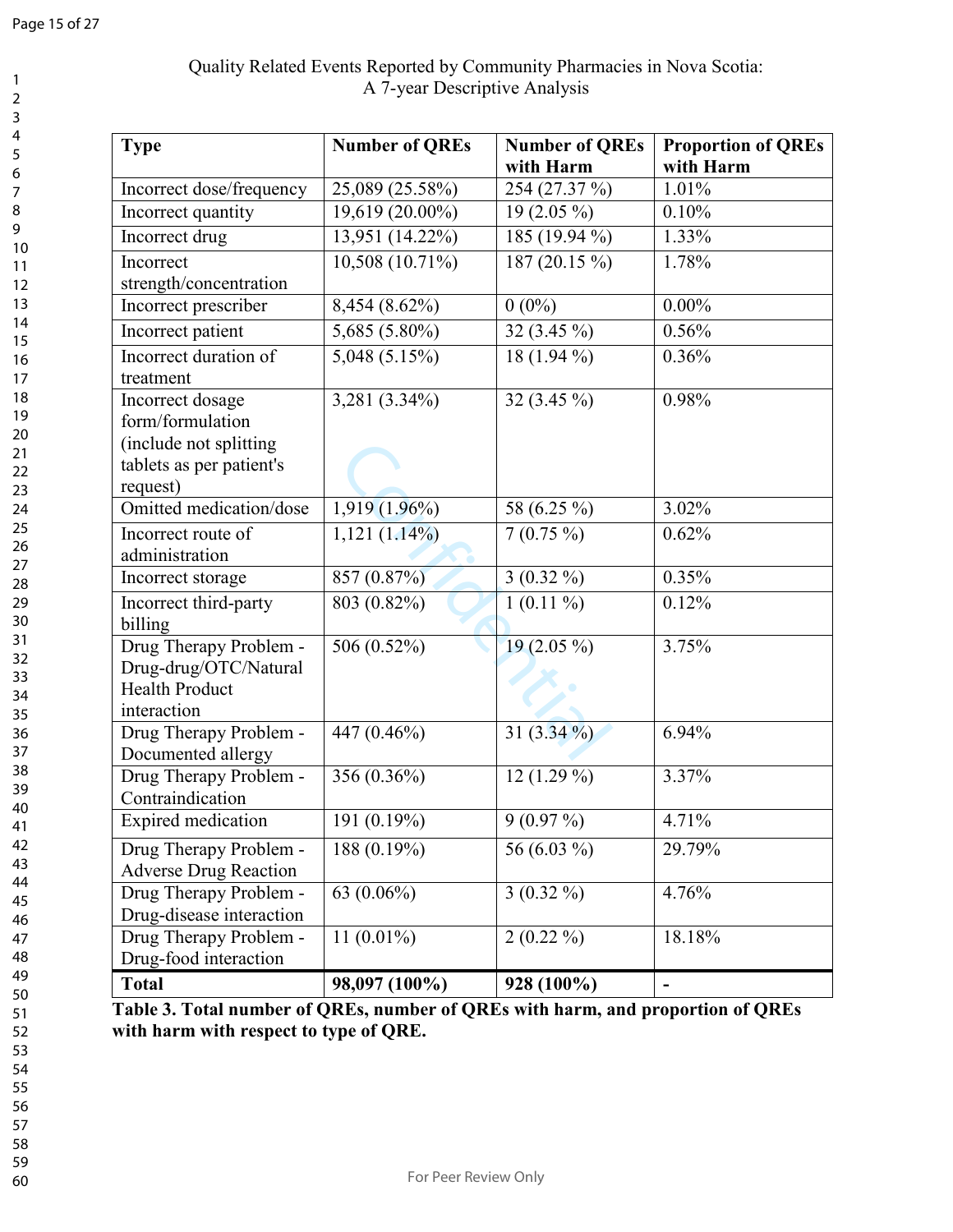| <b>Discovered By</b>                   | <b>Number of QREs</b> | <b>Proportion of QREs</b> |
|----------------------------------------|-----------------------|---------------------------|
| Pharmacist                             | 73,739                | 75.17%                    |
| Pharmacy Technician/Assistant          | 10,094                | 10.29%                    |
| Pharmacy Student                       | 730                   | 0.74%                     |
| Patient                                | 9,728                 | 9.92%                     |
| Physician                              | 502                   | 0.51%                     |
| Nurse                                  | 1,432                 | 1.46%                     |
| Patient's Family Member/Relative       | 1,283                 | 1.31%                     |
| Paramedic                              | $\overline{2}$        | $0.00\%$                  |
| Dentist                                | 6                     | 0.01%                     |
| <b>CCAC Home Care Coordinator</b>      | 24                    | 0.02%                     |
| Other                                  | 182                   | 0.19%                     |
| Social Worker                          | $\overline{2}$        | $0.00\%$                  |
| Patient's Friend/Visitor               | 28                    | 0.03%                     |
| Patient's Caregiver/Home Aid/Assistant | 327                   | 0.33%                     |
| Veterinarian                           | 11                    | 0.01%                     |
| <b>Respiratory Therapist</b>           | $\mathbf{1}$          | $0.00\%$                  |
| <b>Medical Student</b>                 | $\overline{4}$        | $0.00\%$                  |
| Nursing Student                        | $\mathbf{1}$          | $0.00\%$                  |
| Occupational Therapist                 | $\mathbf{1}$          | $0.00\%$                  |
| <b>Total</b>                           | 98,097                | 100.00%                   |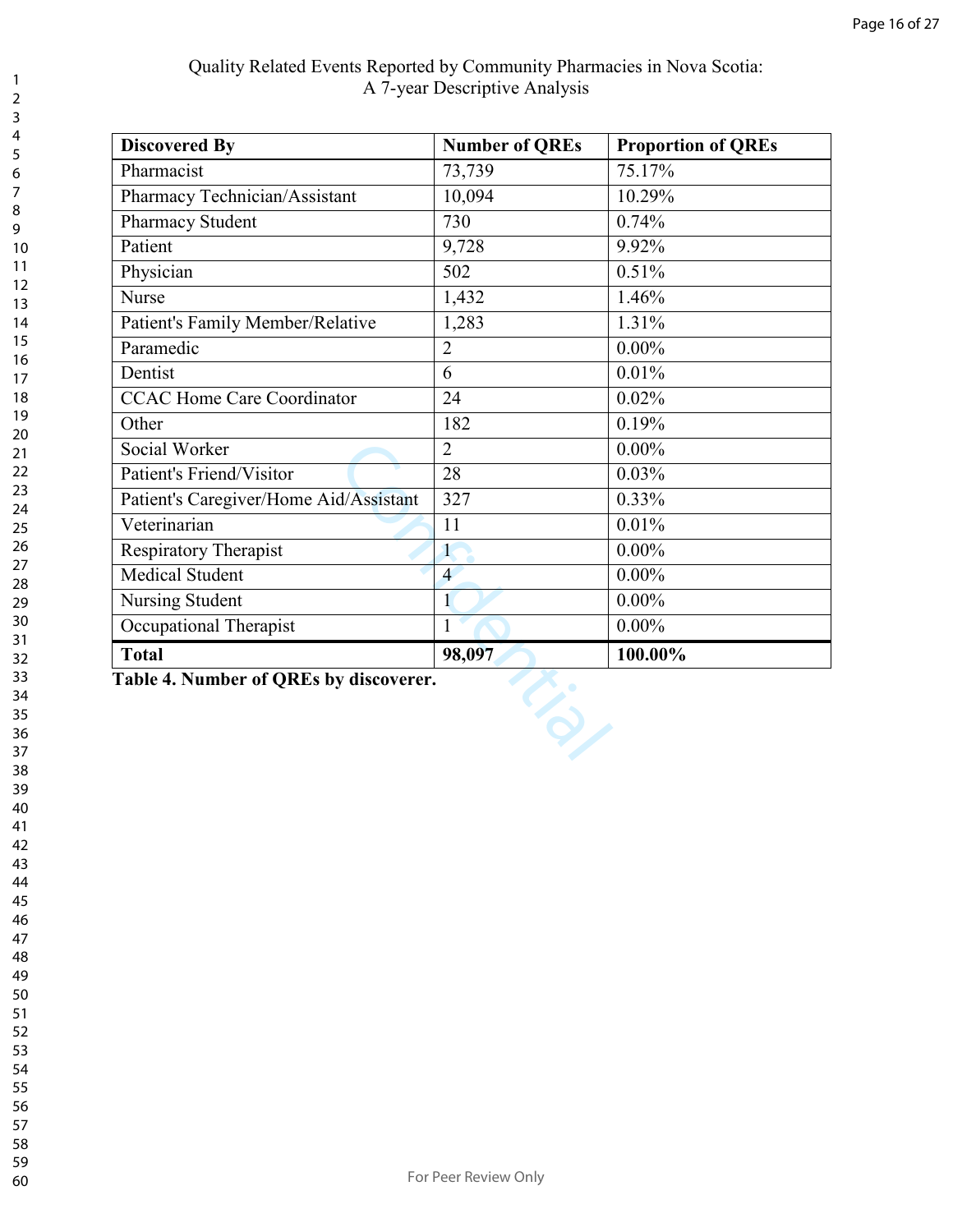# Quality Related Events Reported by Community Pharmacies in Nova Scotia: A 7-year Descriptive Analysis

| <b>Medication</b>           | <b>ATC Classification</b> | <b>Number of QREs</b> |
|-----------------------------|---------------------------|-----------------------|
| Levothyroxine sodium        | H03AA01                   | 2,433 (2.34%)         |
| Amoxicillin                 | <b>J01CA04</b>            | 2,361 (2.27%)         |
| Rosuvastatin                | C10AA07                   | 1,905 (1.84%)         |
| Lorazepam                   | <b>N05BA06</b>            | $1,840(1.77\%)$       |
| Hydromorphone               | <b>N02AA03</b>            | $1,826(1.76\%)$       |
| Metoprolol                  | <b>C07AB02</b>            | $1,786(1.72\%)$       |
| Salbutamol                  | <b>R03AC02</b>            | $1,745(1.68\%)$       |
| Metformin                   | A10BA02                   | $1,568(1.51\%)$       |
| Rabeprazole                 | A02BC04                   | $1,459(1.41\%)$       |
| Zopiclone                   | <b>N05CF01</b>            | $1,374(1.32\%)$       |
| Atorvastatin                | C10AA05                   | $1,290(1.24\%)$       |
| Citalopram                  | <b>N06AB04</b>            | $1,261$ $(1.21\%)$    |
| Prednisone                  | H02AB07                   | $1,254(1.21\%)$       |
| Naproxen                    | <b>M01AE02</b>            | 1,236 (1.19%)         |
| Clonazepam                  | <b>N03AE01</b>            | $1,175(1.13\%)$       |
| Codeine, combinations excl. | <b>N02AA59</b>            | $1,163(1.12\%)$       |
| Psycholeptics               |                           |                       |
| Hydrochlorothiazide         | <b>C03AA03</b>            | $1,158(1.12\%)$       |
| Venlafaxine                 | N06AX16                   | $1,143(1.10\%)$       |
| Cefalexin                   | J01DB01                   | $1,127(1.09\%)$       |
| Pantoprazole                | A02BC02                   | $1,044(1.01\%)$       |
| <b>Total</b>                |                           | 103,812*              |

\*Total of all reported medications in QREs (excluding free-form entry of medication name) **Table 5. Top 20 medications with respect to the number of reported QREs.**

\* The reporter can input more than one medication per QRE; hence the total number of QREs in this table is greater than that shown in Table 1.

- 
- 
- 
- 
-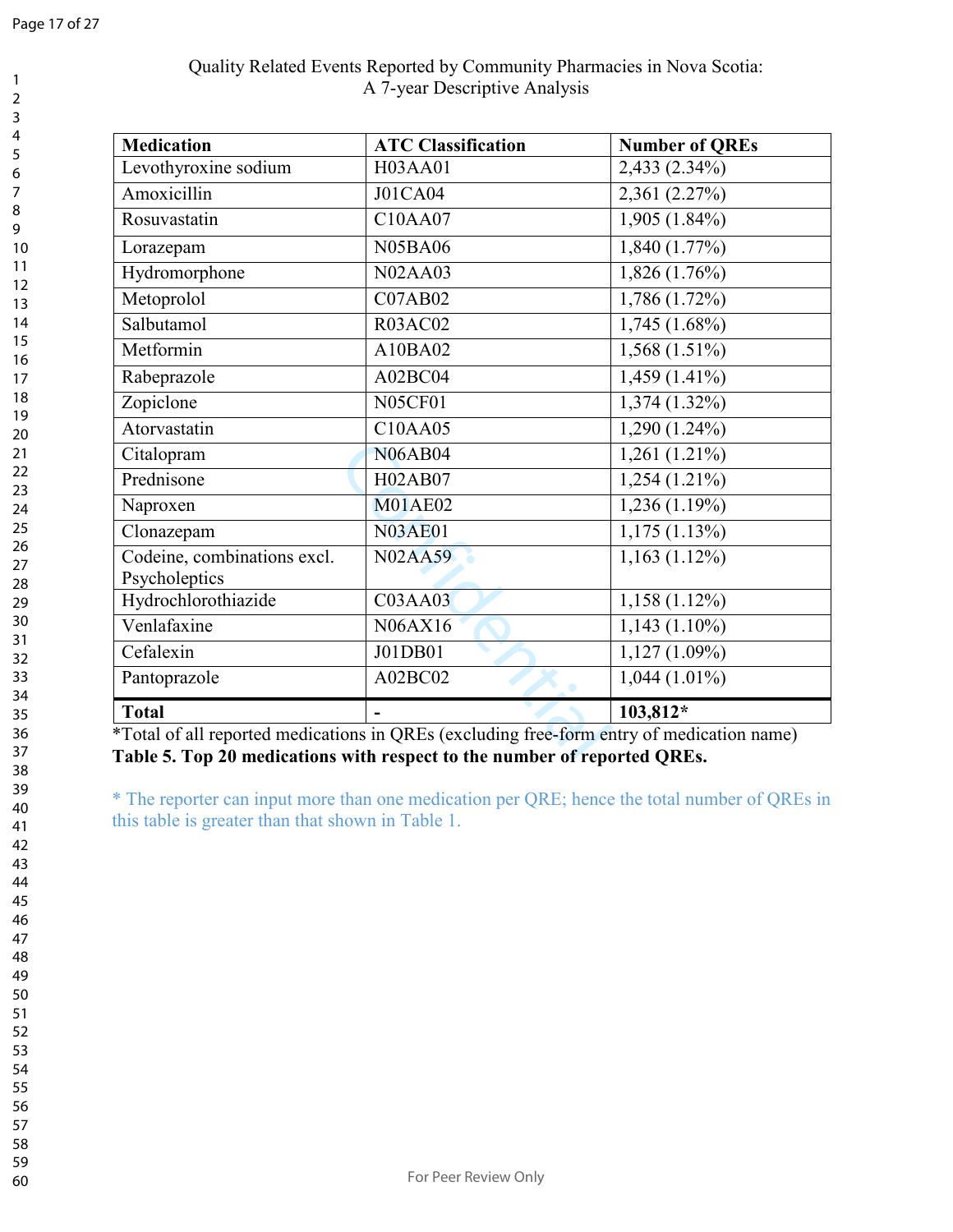| <b>Medication</b>                                                                                                                                                   | <b>ATC Classification</b> | <b>Number of Harm QREs</b> |
|---------------------------------------------------------------------------------------------------------------------------------------------------------------------|---------------------------|----------------------------|
| Levothyroxine sodium                                                                                                                                                | H03AA01                   | 46 (4.32%)                 |
| Citalopram                                                                                                                                                          | <b>N06AB04</b>            | $27(2.54\%)$               |
| Hydromorphone                                                                                                                                                       | <b>N02AA03</b>            | 25(2.35%)                  |
| Warfarin                                                                                                                                                            | <b>B01AA03</b>            | 22(2.07%)                  |
| Methadone                                                                                                                                                           | <b>N07BC02</b>            | 19 (1.79%)                 |
| Rosuvastatin                                                                                                                                                        | C10AA07                   | 18 (1.69%)                 |
| Morphine                                                                                                                                                            | <b>N02AA01</b>            | $16(1.50\%)$               |
| Furosemide                                                                                                                                                          | <b>C03CA01</b>            | $15(1.41\%)$               |
| Atenolol                                                                                                                                                            | <b>C07AB03</b>            | $14(1.32\%)$               |
| Ramipril                                                                                                                                                            | <b>C09AA05</b>            | $14(1.32\%)$               |
| Venlafaxine                                                                                                                                                         | N06AX16                   | $14(1.32\%)$               |
| Amoxicillin                                                                                                                                                         | J01CA04                   | $14(1.32\%)$               |
| Gliclazide                                                                                                                                                          | A10BB09                   | $13(1.22\%)$               |
| Sulfamethoxazole and trimethoprim                                                                                                                                   | <b>J01EE01</b>            | $13(1.22\%)$               |
| Naproxen                                                                                                                                                            | <b>M01AE02</b>            | $13(1.22\%)$               |
| Prednisone                                                                                                                                                          | <b>H02AB07</b>            | $13(1.22\%)$               |
| Metoprolol                                                                                                                                                          | <b>C07AB02</b>            | $13(1.22\%)$               |
| Amlodipine                                                                                                                                                          | <b>C08CA01</b>            | 12(1.13%)                  |
| Metformin                                                                                                                                                           | A10BA02                   | 12(1.13%)                  |
| <b>Total</b>                                                                                                                                                        |                           | $1,064*$                   |
| Table 6. Top 20 medications by number of QREs with harm.<br>* Total of all reported medications in QREs with harm (excluding free-form entry of medication<br>name) |                           |                            |

## **Table 6. Top 20 medications by number of QREs with harm.**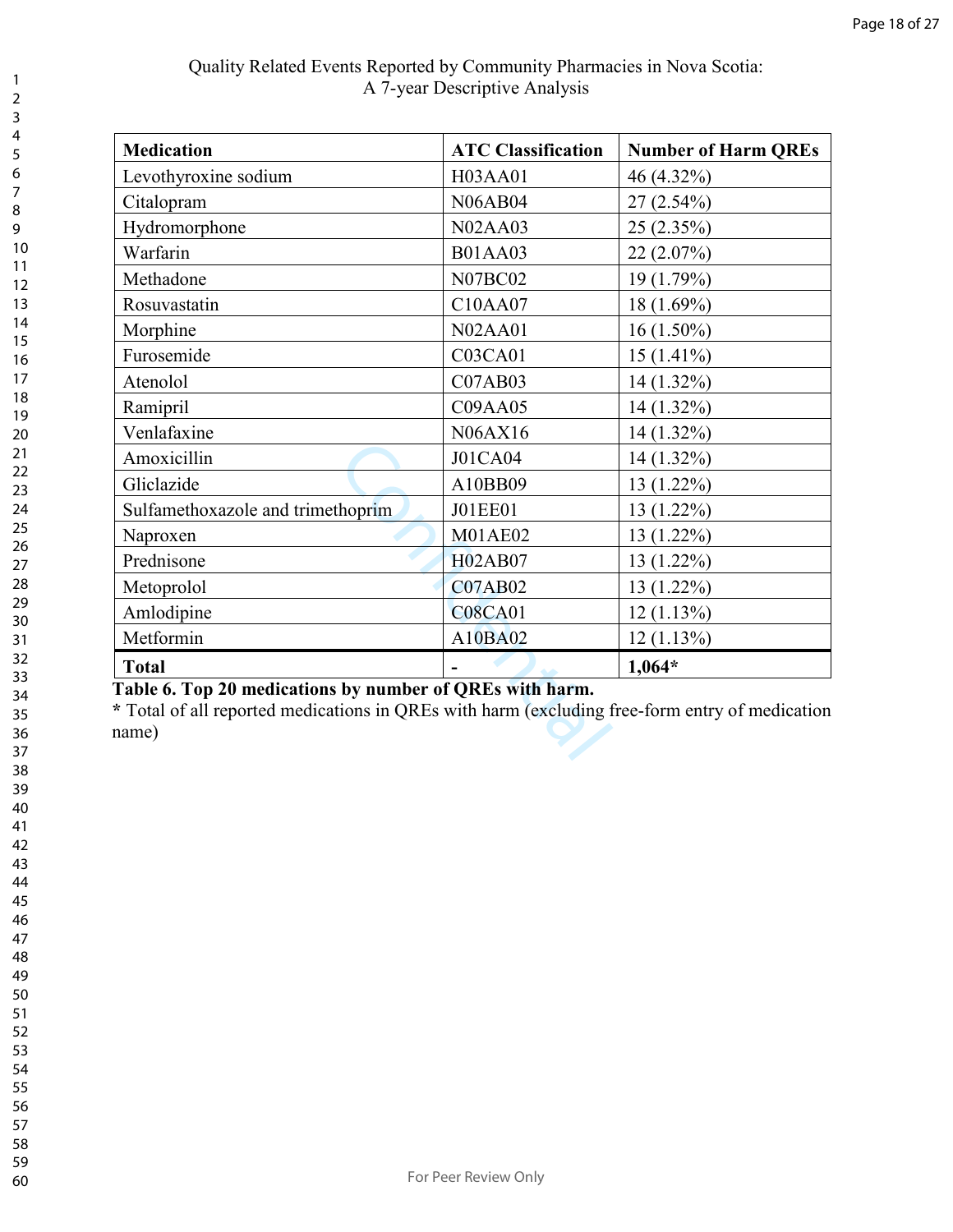| <b>Medication</b>                    | <b>ATC</b><br><b>Classification</b> | <b>Number of</b><br><b>OREs</b> with<br>Harm | <b>Number of</b><br><b>QREs</b> | <b>Proportion of</b><br><b>QREs</b> with<br>Harm |
|--------------------------------------|-------------------------------------|----------------------------------------------|---------------------------------|--------------------------------------------------|
| Methadone                            | <b>N07BC02</b>                      | 19 (1.79%)                                   | 184 (0.18%)                     | 10.33%                                           |
| Risperidone                          | <b>N05AX08</b>                      | $11(1.03\%)$                                 | 313 (0.30%)                     | 3.51%                                            |
| Warfarin                             | <b>B01AA03</b>                      | 22(2.07%)                                    | 746 (0.72%)                     | 2.95%                                            |
| Morphine                             | <b>N02AA01</b>                      | $16(1.50\%)$                                 | 568 (0.55%)                     | 2.82%                                            |
| Atenolol                             | <b>C07AB03</b>                      | 14 (1.32%)                                   | 544 (0.52%)                     | 2.57%                                            |
| Citalopram                           | <b>N06AB04</b>                      | $27(2.54\%)$                                 | $1,261(1.21\%)$                 | 2.14%                                            |
| Norgestimate and<br>estrogen         | G03AB11                             | $10(0.94\%)$                                 | 528 (0.51%)                     | 1.89%                                            |
| Levothyroxine<br>sodium              | H03AA01                             | 46 (4.32%)                                   | 2,433 (2.34%)                   | 1.89%                                            |
| Gliclazide                           | A10BB09                             | 13 (1.22%)                                   | 694 (0.67%)                     | 1.87%                                            |
| Ramipril                             | C09AA05                             | 14 (1.32%)                                   | 778 (0.75%)                     | 1.80%                                            |
| Sulfamethoxazole<br>and trimethoprim | <b>J01EE01</b>                      | 13 (1.22%)                                   | 808 (0.78%)                     | 1.61%                                            |
| Furosemide                           | <b>C03CA01</b>                      | $15(1.41\%)$                                 | $1,024(0.99\%)$                 | 1.46%                                            |
| Hydromorphone                        | <b>N02AA03</b>                      | 25(2.35%)                                    | 1,826 (1.76%)                   | 1.37%                                            |
| Venlafaxine                          | N06AX16                             | $14(1.32\%)$                                 | $1,143(1.10\%)$                 | 1.22%                                            |
| Amlodipine                           | <b>C08CA01</b>                      | 12(1.13%)                                    | 988 (0.95%)                     | 1.21%                                            |
| Sertraline                           | <b>N06AB06</b>                      | $10(0.94\%)$                                 | 845 (0.81%)                     | 1.18%                                            |
| Naproxen                             | <b>M01AE02</b>                      | 13 (1.22%)                                   | 1,236(1.19%)                    | 1.05%                                            |
| Prednisone                           | H02AB07                             | 13 (1.22%)                                   | $1,254(1.21\%)$                 | 1.04%                                            |
| Pantoprazole                         | A02BC02                             | $10(0.94\%)$                                 | $1,044(1.01\%)$                 | 0.96%                                            |
| Rosuvastatin                         | C10AA07                             | 18 (1.69%)                                   | 1,905 (1.84%)                   | 0.94%                                            |
| <b>Total</b>                         |                                     | $1,064*$                                     | 103,812**                       | $\blacksquare$                                   |

**Table 7. Top 20 medications by proportion of QREs with harm (minimum of 10 QREs reported with harm).** 

\*Total of all reported medications in QREs with harm (excluding free-form entry of medication name)

\*\*Total of all reported medications in QREs (excluding free-form entry of medication name)

\*\* The reporter can input more than one medication per QRE; hence the total number of QREs in this table is greater than that shown in Table 1.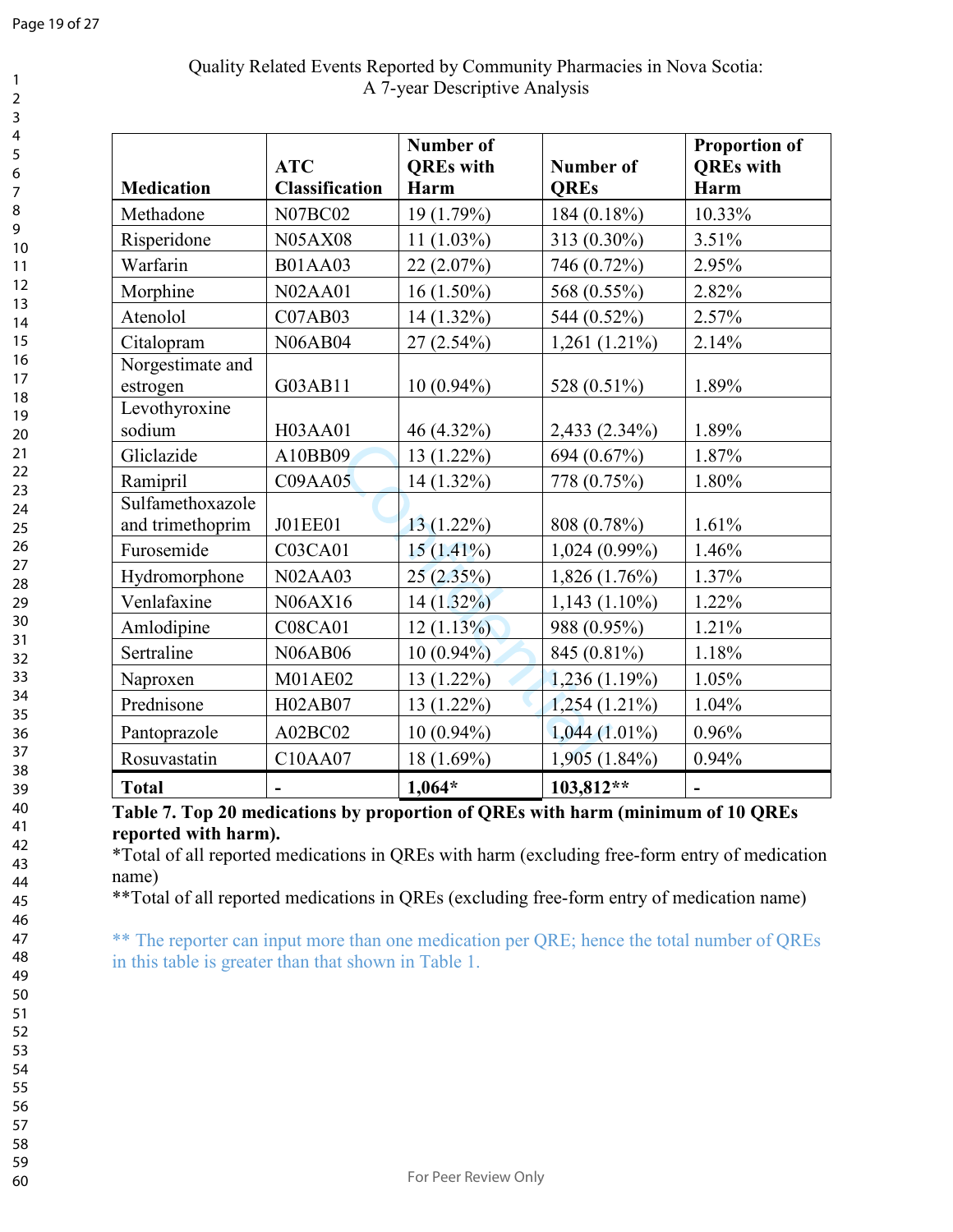## **Supplementary File**

| <b>Pharmacists</b>                    |                       |                                                                  |
|---------------------------------------|-----------------------|------------------------------------------------------------------|
| <b>Stage</b>                          | <b>Number of QREs</b> | <b>Proportion of QREs</b><br>Discovered by<br><b>Pharmacists</b> |
| Prescribing                           | 7,975 (9.04%)         | 74.83                                                            |
| Rx Order Entry                        | 56,049 (63.54%)       | 80.24                                                            |
| Prescription Preparation / Dispensing | 22,630 (25.66%)       | 64.92                                                            |
| Administration                        | 868 (0.98%)           | 40.06                                                            |
| Monitoring / Follow-up                | 354 (0.40%)           | 50.28                                                            |
| Not Applicable                        | 330 (0.37%)           | 44.41                                                            |
| <b>Total</b>                          | 88,206 (100%)         |                                                                  |

| <b>Pharmacy Technicians/Assistants</b> |                       |                                                                                                |
|----------------------------------------|-----------------------|------------------------------------------------------------------------------------------------|
| <b>Stage</b>                           | <b>Number of QREs</b> | <b>Proportion of QREs</b><br>Discovered by<br><b>Pharmacy</b><br><b>Technicians/Assistants</b> |
| Prescribing                            | $1,263(10.81\%)$      | 11.85                                                                                          |
| Rx Order Entry                         | 7,264 (62.19%)        | 10.40                                                                                          |
| Prescription Preparation / Dispensing  | 2,818 (24.12%)        | 8.08                                                                                           |
| Administration                         | 183 $(1.57\%)$        | 8.44                                                                                           |
| Monitoring / Follow-up                 | 56 (0.48%)            | 7.95                                                                                           |
| Not Applicable                         | 97(0.83%)             | 13.06                                                                                          |
| <b>Total</b>                           | $11,681(100\%)$       |                                                                                                |

| <b>Patients</b>                       |                    |                                                                      |  |
|---------------------------------------|--------------------|----------------------------------------------------------------------|--|
| <b>Stage</b>                          | Number of QREs (%) | <b>Proportion of QREs</b><br><b>Discovered by</b><br><b>Patients</b> |  |
| Prescribing                           | 946 (7.31%)        | 8.88                                                                 |  |
| Rx Order Entry                        | 4,098 (31.66%)     | 5.87                                                                 |  |
| Prescription Preparation / Dispensing | $6,722(51.94\%)$   | 19.28                                                                |  |
| Administration                        | 754 (5.83%)        | 34.79                                                                |  |
| Monitoring / Follow-up                | 201 (1.55%)        | 28.55                                                                |  |
| Not Applicable                        | 221 (1.71%)        | 29.74                                                                |  |
| <b>Total</b>                          | 12942 (100%)       | 10.88                                                                |  |

**Supplemental 1. Number of QREs and proportion of QREs discovered by patients, pharmacy technicians/assistants, and pharmacists with respect to medication system stages.**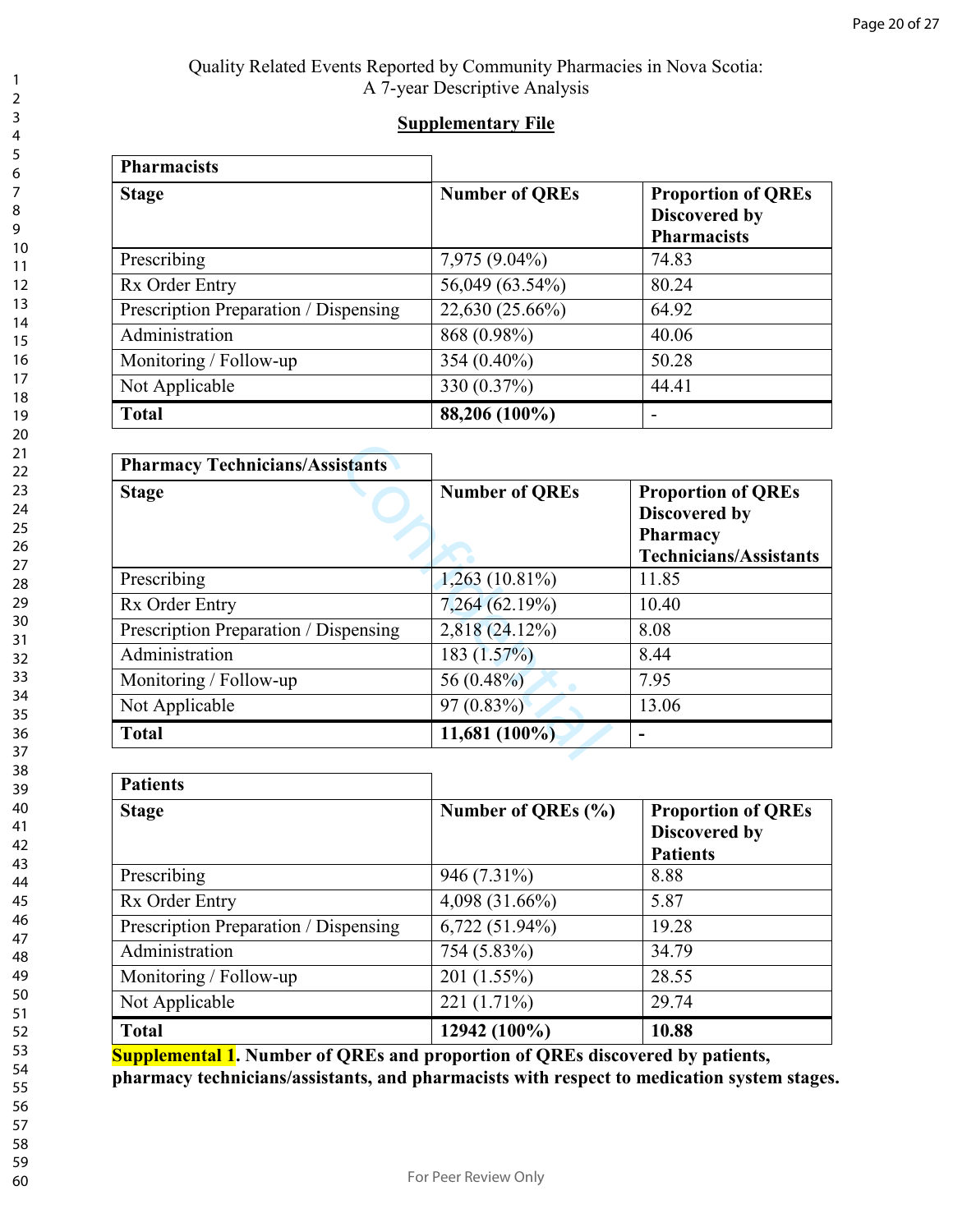# Quality Related Events Reported by Community Pharmacies in Nova Scotia: A 7-year Descriptive Analysis

| <b>Pharmacists</b>                                                                               |                                 |                                                               |
|--------------------------------------------------------------------------------------------------|---------------------------------|---------------------------------------------------------------|
| <b>Type</b>                                                                                      | <b>Number of</b><br><b>QREs</b> | <b>Proportion of QREs</b><br><b>Discovered by Pharmacists</b> |
| Incorrect dose/frequency                                                                         | 20,268 (27.49%)                 | 80.78%                                                        |
| Incorrect quantity                                                                               | 14,407 (19.54%)                 | 73.43%                                                        |
| Incorrect drug                                                                                   | 10,117 (13.72%)                 | 72.52%                                                        |
| Incorrect strength/concentration                                                                 | 7,824 (10.61%)                  | 74.46%                                                        |
| Incorrect prescriber                                                                             | 6,990 (9.48%)                   | 82.68%                                                        |
| Incorrect duration of treatment                                                                  | 4,066 $(5.51\%)$                | 80.55%                                                        |
| Incorrect patient                                                                                | 3,178 (4.31%)                   | 55.90%                                                        |
| Incorrect dosage form/formulation<br>(include not splitting tablets as per<br>patient's request) | 2,397(3.25%)                    | 73.06%                                                        |
| Omitted medication/D=dose                                                                        | 1,159(1.57%)                    | 60.40%                                                        |
| Incorrect route of administration                                                                | 881 (1.19%)                     | 78.59%                                                        |
| Incorrect third-party billing                                                                    | 566(0.77%)                      | 70.49%                                                        |
| Incorrect storage                                                                                | 537 (0.73%)                     | 62.66%                                                        |
| Drug Therapy Problem - Drug-<br>drug/OTC/Natural Health Product<br>interaction                   | 456 (0.62%)                     | 90.12%                                                        |
| Drug Therapy Problem -<br>Contraindication                                                       | $313(0.42\%)$                   | 87.92%                                                        |
| Drug Therapy Problem -<br>Documented allergy                                                     | 305 $\overline{(0.41\%)}$       | 68.23%                                                        |
| Drug Therapy Problem - Adverse<br>Drug Reaction                                                  | $117(0.16\%)$                   | 62.23%                                                        |
| Expired medication                                                                               | 97 (0.13%)                      | 50.79%                                                        |
| Drug Therapy Problem - Drug-<br>disease interaction                                              | 55 (0.07%)                      | 87.30%                                                        |
| Drug Therapy Problem - Drug-food<br>interaction                                                  | $6(0.01\%)$                     | 54.55%                                                        |
| <b>Total</b>                                                                                     | 73,739 (100%)                   | $\blacksquare$                                                |

| <b>Pharmacy Technicians/Assistants</b> |                          |                                                                                             |
|----------------------------------------|--------------------------|---------------------------------------------------------------------------------------------|
| <b>Type</b>                            | Number of<br><b>OREs</b> | <b>Proportion of QREs</b><br><b>Discovered by Pharmacy</b><br><b>Technicians/Assistants</b> |
| Incorrect dose/frequency               | 2,472 (24.49%)           | 9.85%                                                                                       |
| Incorrect quantity                     | 1,903 (18.85%)           | 9.70%                                                                                       |
| Incorrect drug                         | $1,181(11.70\%)$         | 8.47%                                                                                       |
| Incorrect prescriber                   | $1,107(10.97\%)$         | 13.09%                                                                                      |
| Incorrect strength/concentration       | 982 (9.73%)              | 9.35%                                                                                       |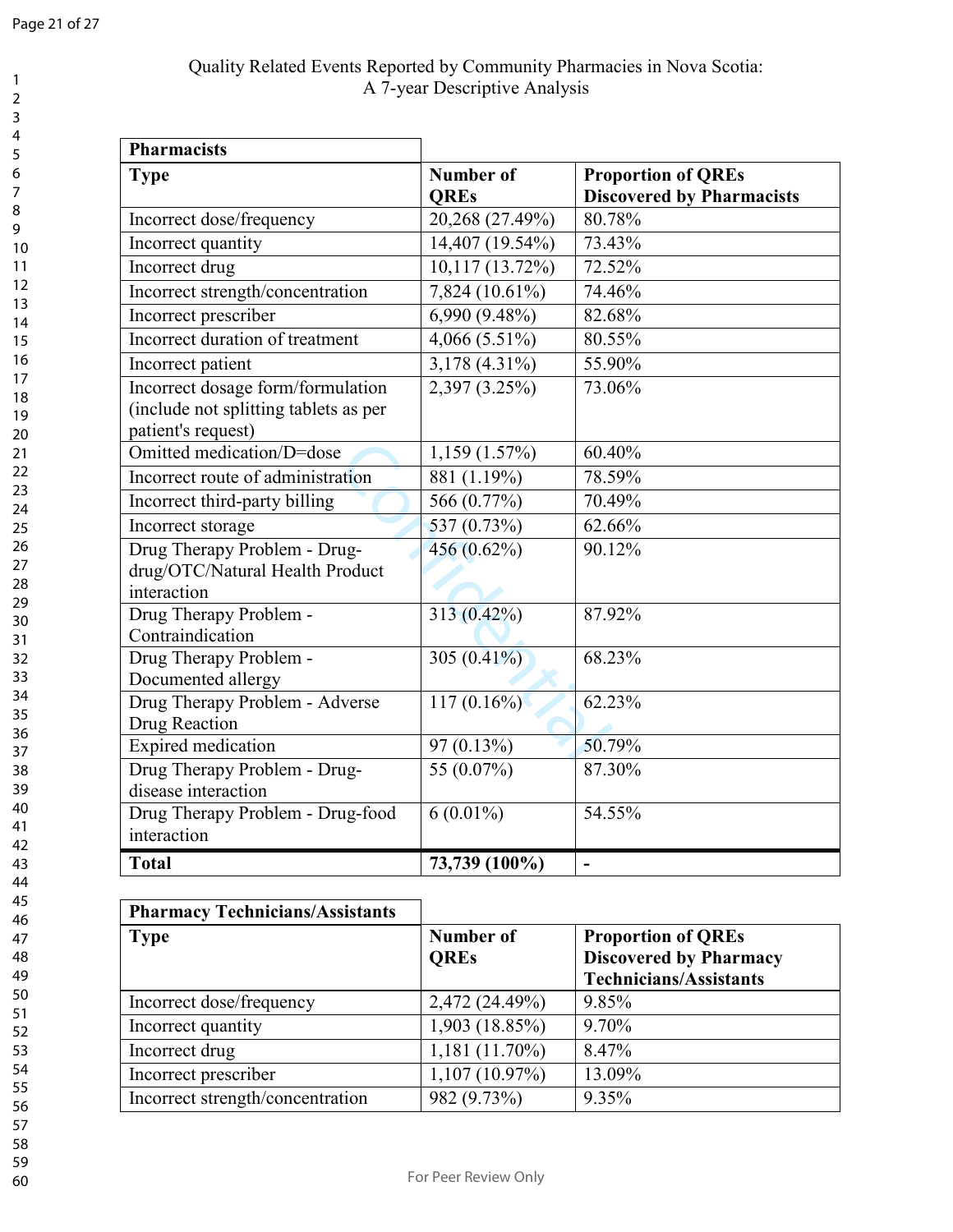| Incorrect quantity<br>Incorrect drug                                       | 2,621 (26.94%)<br>1,950 (20.05%) | 13.36%<br>13.98%                                           |
|----------------------------------------------------------------------------|----------------------------------|------------------------------------------------------------|
| <b>Type</b>                                                                | Number of<br><b>OREs</b>         | <b>Proportion of QREs</b><br><b>Discovered by Patients</b> |
| <b>Patients</b>                                                            |                                  |                                                            |
|                                                                            |                                  |                                                            |
| <b>Total</b>                                                               | 10,094 (100%)                    |                                                            |
| disease interaction                                                        |                                  |                                                            |
| Drug Therapy Problem - Drug-                                               | $1(0.05\%)$                      | 1.59%                                                      |
| Drug Reaction                                                              |                                  |                                                            |
| Drug Therapy Problem - Adverse                                             | $5(0.05\%)$                      | 2.66%                                                      |
| interaction                                                                |                                  |                                                            |
| Drug Therapy Problem - Drug-<br>drug/OTC/Natural Health Product            | $12(0.12\%)$                     |                                                            |
| Contraindication                                                           |                                  | 2.37%                                                      |
| Drug Therapy Problem -                                                     | $15(0.15\%)$                     | 4.21%                                                      |
| Expired medication                                                         | 25(0.25%)                        | 13.09%                                                     |
| Documented allergy                                                         |                                  |                                                            |
| Drug Therapy Problem -                                                     | 70 (0.69%)                       | 15.66%                                                     |
| Incorrect third-party billing                                              | $117(1.16\%)$                    | 14.57%                                                     |
| Omitted medication/dose                                                    | $127(1.26\%)$                    | 6.62%                                                      |
| Incorrect route of administration                                          | 155 (1.54%)                      | 13.83%                                                     |
| Incorrect storage                                                          | 164 (1.62%)                      | 19.14%                                                     |
| patient's request)                                                         |                                  |                                                            |
| Incorrect dosage form/formulation<br>(include not splitting tablets as per | 264 (2.62%)                      | 8.05%                                                      |
| Incorrect duration of treatment                                            | 520 (5.15%)                      | 10.30%                                                     |
| Incorrect patient                                                          | 974 (9.65%)                      | 17.13%                                                     |

| <b>Patients</b>                                                                                  |                          |                                                            |  |  |
|--------------------------------------------------------------------------------------------------|--------------------------|------------------------------------------------------------|--|--|
| <b>Type</b>                                                                                      | Number of<br><b>QREs</b> | <b>Proportion of QREs</b><br><b>Discovered by Patients</b> |  |  |
| Incorrect quantity                                                                               | 2,621 (26.94%)           | 13.36%                                                     |  |  |
| Incorrect drug                                                                                   | $1,950(20.05\%)$         | 13.98%                                                     |  |  |
| Incorrect dose/frequency                                                                         | 1,214 (12.48%)           | 4.84%                                                      |  |  |
| Incorrect strength/concentration                                                                 | $1,185(12.18\%)$         | 11.28%                                                     |  |  |
| Incorrect patient                                                                                | $1,118(11.49\%)$         | 19.67%                                                     |  |  |
| Incorrect dosage form/formulation<br>(include not splitting tablets as per<br>patient's request) | 444 (4.56%)              | 13.53%                                                     |  |  |
| Omitted medication/dose                                                                          | 295 (3.03%)              | 15.37%                                                     |  |  |
| Incorrect duration of treatment                                                                  | 247 (2.54%)              | 4.89%                                                      |  |  |
| Incorrect prescriber                                                                             | 245 (2.52%)              | 2.90%                                                      |  |  |
| Incorrect storage                                                                                | 98 (1.01%)               | 11.44%                                                     |  |  |
| Incorrect third-party billing                                                                    | 91 (0.94%)               | 11.33%                                                     |  |  |
| Incorrect route of administration                                                                | 46 $(0.47\%)$            | 4.10%                                                      |  |  |
| Drug Therapy Problem -<br>Documented allergy                                                     | 46(0.47%)                | 10.29%                                                     |  |  |
| Expired medication                                                                               | 46 $(0.47\%)$            | 24.08%                                                     |  |  |

123456789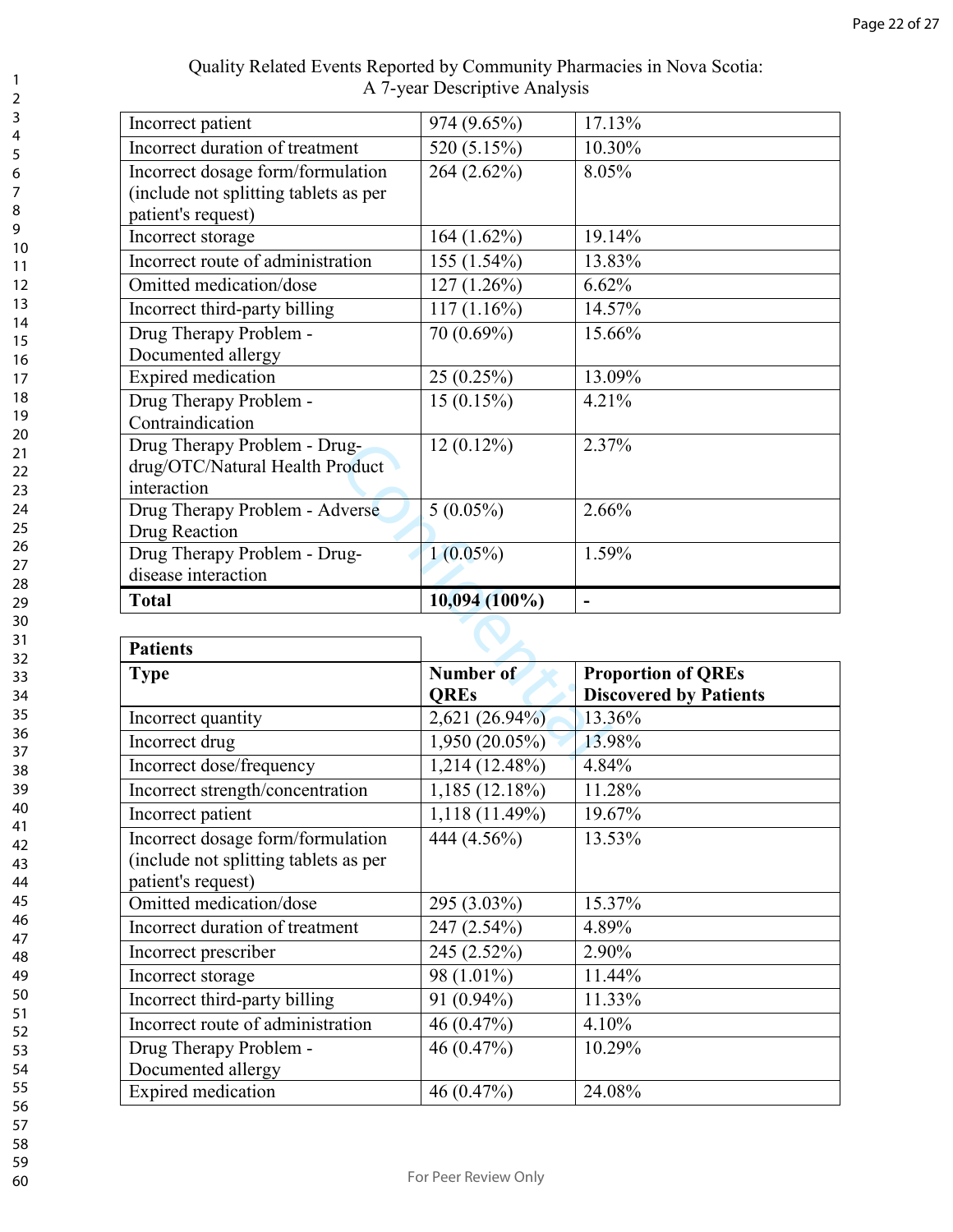|          |                                  | A 7-year Descriptive Analysis |        |
|----------|----------------------------------|-------------------------------|--------|
| 2        |                                  |                               |        |
| 3        | Drug Therapy Problem - Adverse   | 43 $(0.44\%)$                 | 22.87% |
| 4<br>5   | Drug Reaction                    |                               |        |
| 6        | Drug Therapy Problem - Drug-     | $21(0.22\%)$                  | 4.15%  |
| 7        | drug/OTC/Natural Health Product  |                               |        |
| 8        | interaction                      |                               |        |
| 9        | Drug Therapy Problem -           | $14(0.14\%)$                  | 3.93%  |
| 10       | Contraindication                 |                               |        |
| 11<br>12 | Drug Therapy Problem - Drug-     | $2(0.02\%)$                   | 3.17%  |
| 13       | disease interaction              |                               |        |
| 14       | Drug Therapy Problem - Drug-food | $2(0.02\%)$                   | 18.18% |
| 15       | interaction                      |                               |        |
| 16<br>17 | <b>Total</b>                     | $9,728(100\%)$                | ۰      |
|          |                                  |                               |        |

# Quality Related Events Reported by Community Pharmacies in Nova Scotia:

**Supplemental 2. Number of QREs and proportion of QREs discovered by patients, pharmacy technicians/assistants, and pharmacists with respect to the type of QRE.** 

Confidential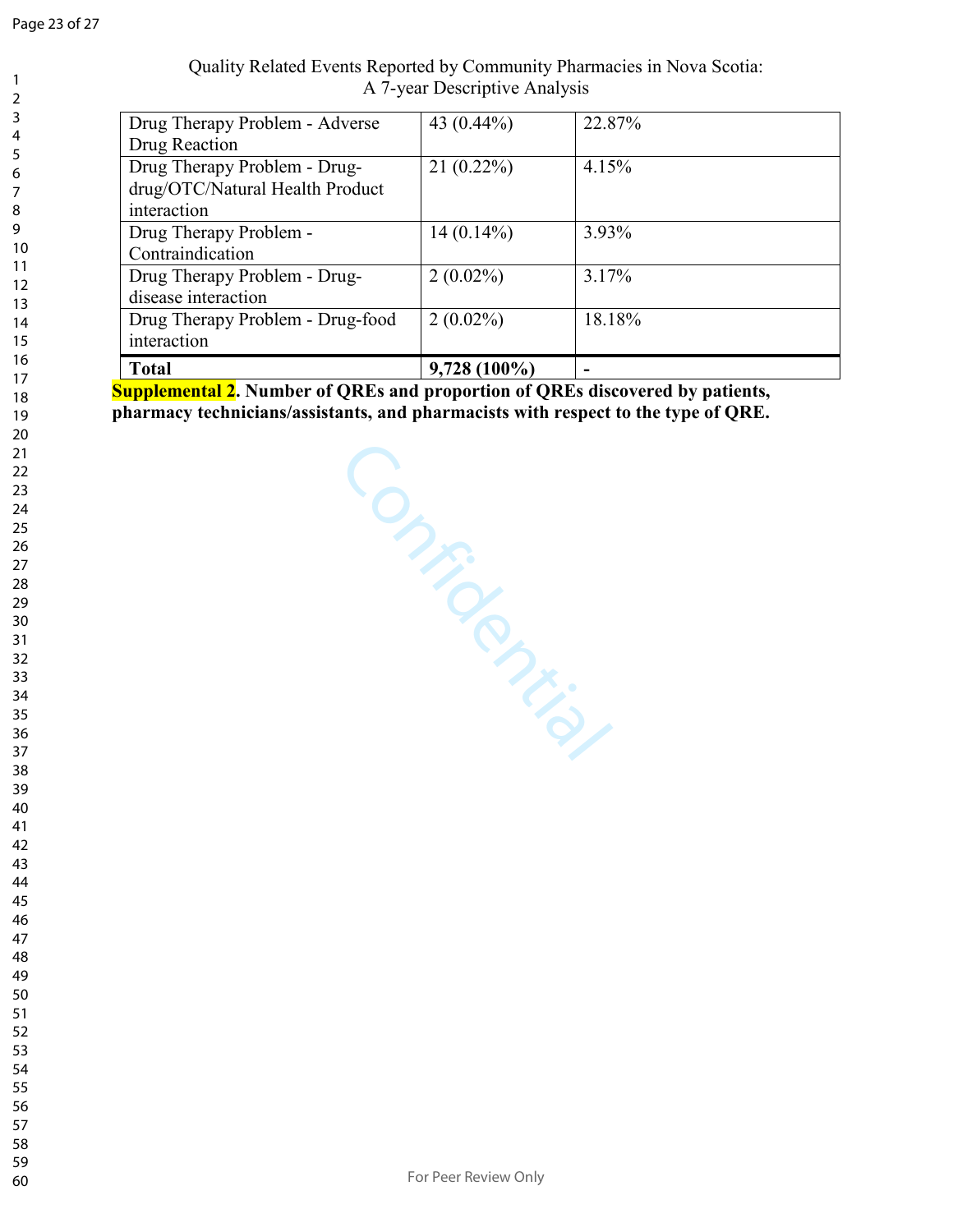| Quality Related Events Reported by Community Pharmacies in Nova Scotia: |
|-------------------------------------------------------------------------|
| A 7-year Descriptive Analysis                                           |

| <b>Medication</b><br><b>Use Stage</b> | <b>Medication</b>                   | <b>ATC</b><br><b>Classification</b> | Number of<br><b>QREs</b> | <b>Proportion of</b><br><b>QREs</b> |
|---------------------------------------|-------------------------------------|-------------------------------------|--------------------------|-------------------------------------|
| Prescribing                           | Moxifloxacin                        | J01MA14                             | 41                       | 41.84%                              |
|                                       | Amiodarone                          | C01BD01                             | 15                       | 31.25%                              |
|                                       | Cilazapril                          | <b>C09AA08</b>                      | 10                       | 31.25%                              |
|                                       | Atenolol and other<br>diuretics     | <b>C07CB03</b>                      | 11                       | 30.56%                              |
|                                       | Quinapril                           | C09AA06                             | 14                       | 29.17%                              |
| Rx Order Entry                        | Dexamethasone and<br>antiinfectives | S03CA01                             | 19                       | 100.00%                             |
|                                       | Glucagon                            | H04AA01                             | 12                       | 100.00%                             |
|                                       | Adapalene                           | D10AD03                             | 24                       | 96.00%                              |
|                                       | Prazosin                            | <b>C02CA01</b>                      | 22                       | 95.65%                              |
|                                       | Loteprednol                         | S01BA14                             | 42                       | 95.45%                              |
| Prescription                          | Clozapine                           | <b>N05AH02</b>                      | 17                       | 94.44%                              |
| Processing/                           | Chlorpromazine                      | <b>N05AA01</b>                      | 11                       | 78.57%                              |
| Dispensing                            | Flupentixol                         | <b>N05AF01</b>                      | 16                       | 72.73%                              |
|                                       | Botulinum toxin                     | M03AX01                             | 25                       | 65.79%                              |
|                                       | Haloperidol                         | <b>N05AD01</b>                      | 45                       | 65.22%                              |
| Administration                        | Methadone                           | <b>N07BC02</b>                      | 17                       | 9.24%                               |
|                                       | Combinations                        | <b>J07BC20</b>                      | 18                       | 8.49%                               |
|                                       | Digoxin                             | C01AA05                             | 10                       | 8.33%                               |
|                                       | Lisinopril                          | <b>C09AA03</b>                      | 11                       | 6.01%                               |
|                                       | Clopidogrel                         | <b>B01AC04</b>                      | 12                       | 5.04%                               |
| Monitoring/                           | Warfarin                            | <b>B01AA03</b>                      | 18                       | 2.41%                               |
| Follow-up                             | Paroxetine                          | <b>N06AB05</b>                      | 11                       | 2.01%                               |
|                                       | Methylphenidate                     | <b>N06BA04</b>                      | 12                       | 1.82%                               |
|                                       | Gliclazide                          | A10BB09                             | 10                       | 1.44%                               |
|                                       | Levothyroxine<br>sodium             | H03AA01                             | 32                       | 1.32%                               |
| Not Applicable                        | Latanoprost                         | <b>S01EE01</b>                      | 12                       | $5.15\%$                            |
|                                       | Acetylsalicylic acid                | <b>B01AC06</b>                      | 10                       | 3.45%                               |
|                                       | Insulin (human)                     | A10AC01                             | 10                       | 2.29%                               |
|                                       | Atenolol                            | C07AB03                             | 10                       | 1.84%                               |
|                                       | Methylphenidate                     | <b>N06BA04</b>                      | 12                       | 1.82%                               |

**Supplemental 3. Top 5 medications with highest proportion of QREs reported in each medication system stage.** 

\*Minimum of 10 reported QRE in a stage for each medication.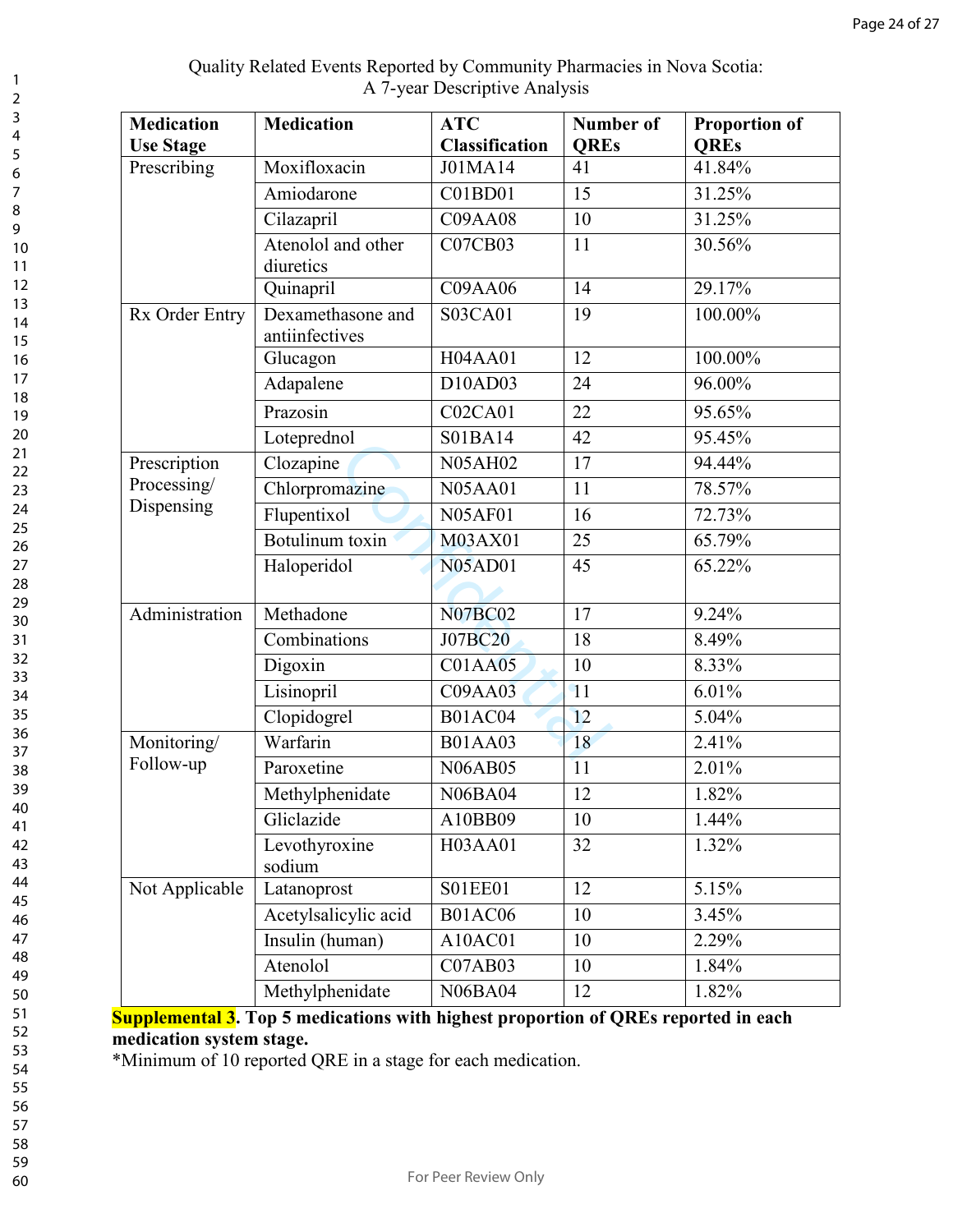| <b>Type of QRE</b>                      | <b>Medication</b>                        | <b>ATC</b><br><b>Classification</b> | <b>Number of</b><br><b>QREs</b> | <b>Proportion of</b><br><b>OREs</b> |
|-----------------------------------------|------------------------------------------|-------------------------------------|---------------------------------|-------------------------------------|
| Incorrect drug                          | Amiloride                                | C03DB01                             | 24                              | 72.73%                              |
|                                         | Enalapril and<br>diuretics               | C09BA02                             | 10                              | 71.43%                              |
|                                         | Gentamicin                               | S02AA14                             | 14                              | 70.00%                              |
| Incorrect                               | Itraconazole                             | <b>J02AC02</b>                      | 16                              | 61.54%                              |
| dose/frequency                          | Diphenoxylate                            | A07DA01                             | 16                              | 55.17%                              |
|                                         | Fluorouracil                             | L01BC02                             | 12                              | 54.55%                              |
| Incorrect                               | Homatropine                              | S01FA05                             | 11                              | 39.29%                              |
| strength/concentr                       | Tretinoin                                | D10AD01                             | 44                              | 36.97%                              |
| ation                                   | Botulinum toxin                          | M03AX01                             | 14                              | 36.84%                              |
| Incorrect dosage                        | Etanercept                               | L04AB01                             | 22                              | 37.29%                              |
| form/formulation                        | Nystatin,<br>combinations                | G01AA51                             | 10                              | 31.25%                              |
|                                         | Adalimumab                               | L04AB04                             | $\overline{37}$                 | 28.91%                              |
| Incorrect                               | Tetracycline                             | J01AA07                             | 14                              | 16.87%                              |
| durations of<br>treatment               | Medroxyprogest<br>erone                  | G03AC06                             | 16                              | 16.00%                              |
|                                         | Chlorhexidine                            | A01AB03                             | 16                              | 14.16%                              |
| Incorrect route of<br>administration    | Flumetasone<br>and<br>antiinfectives     | <b>S02CA02</b>                      | 12                              | 20.34%                              |
|                                         | Dexamethasone<br>and<br>antiinfectives   | <b>S02CA06</b>                      | 61                              | 17.38%                              |
|                                         | Misoprostol                              | A02BB01                             | 10                              | 16.67%                              |
| Incorrect patient                       | Combinations                             | D01AC20                             | 24                              | 18.46%                              |
|                                         | Epinephrine                              | C01CA24                             | $\overline{25}$                 | 14.79%                              |
|                                         | Mupirocin                                | D06AX09                             | 14                              | 13.86%                              |
| Incorrect storage                       | Fludrocortisone                          | H02AA02                             | 16                              | 37.21%                              |
|                                         | Latanoprost                              | <b>S01EE01</b>                      | 33                              | 14.16%                              |
|                                         | Combinations                             | J07BC20                             | 14                              | 6.60%                               |
| Drug Therapy                            | Clarithromycin                           | J01FA09                             | 41                              | 4.15%                               |
| Problem -                               | Ciprofloxacin                            | J01MA02                             | 12                              | 1.44%                               |
| Contraindication                        | Citalopram                               | <b>N06AB04</b>                      | 15                              | 1.19%                               |
| Drug Therapy<br>Problem -<br>Documented | Sulfamethoxazo<br>le and<br>trimethoprim | J01EE01                             | 52                              | 6.44%                               |
| allergy                                 | Amoxicillin and<br>enzyme<br>inhibitor   | J01CR02                             | 29                              | 5.14%                               |

## Quality Related Events Reported by Community Pharmacies in Nova Scotia: A 7-year Descriptive Analysis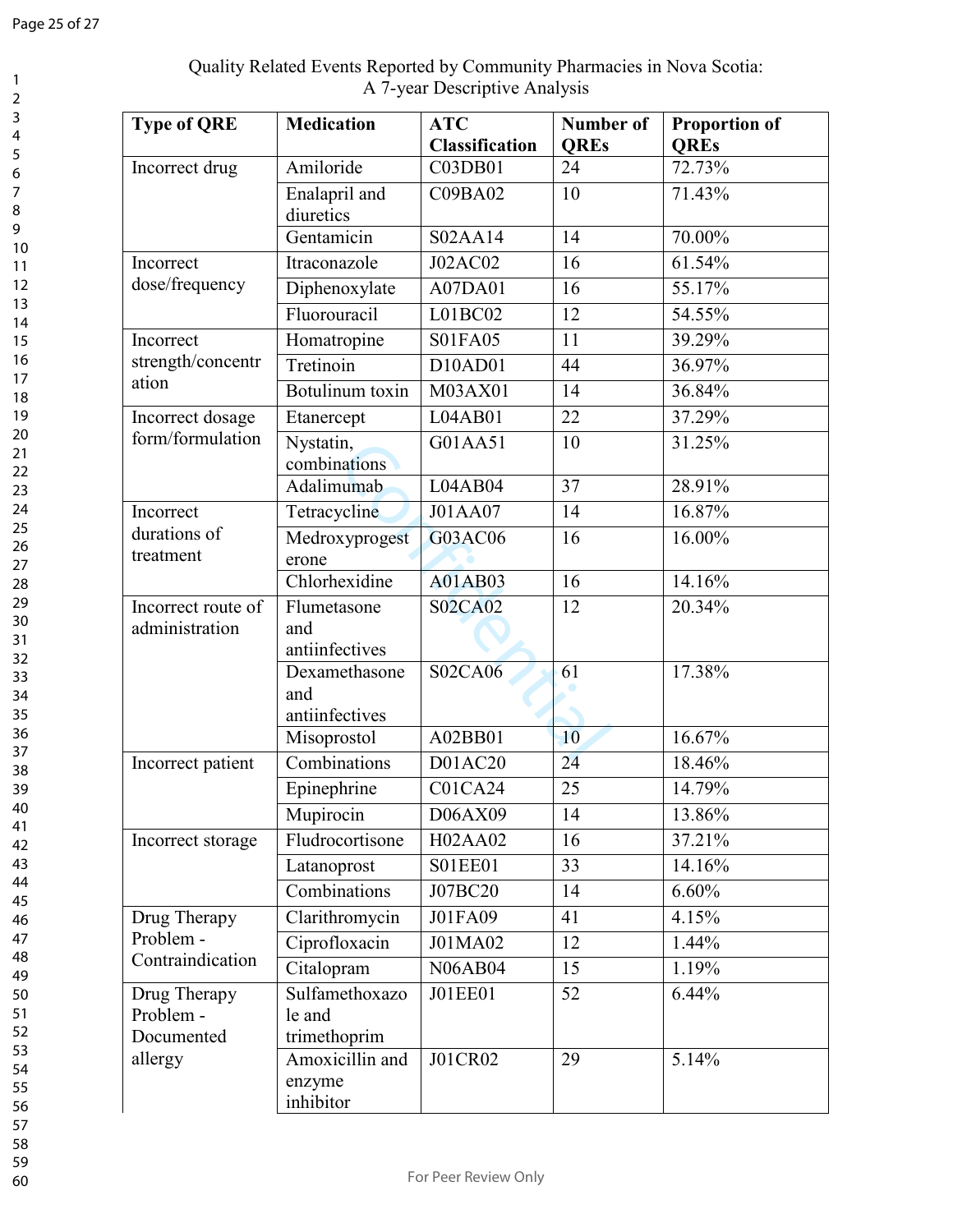|                                                        | Nitrofurantoin                                                    | J01XE01        | 22              | 4.84%     |
|--------------------------------------------------------|-------------------------------------------------------------------|----------------|-----------------|-----------|
| Drug Therapy                                           | Clarithromycin                                                    | J01FA09        | 119             | 12.03%    |
| Problem - Drug-<br>drug/OTC/Natura<br>1 Health Product | Sulfamethoxazo<br>le and<br>trimethoprim                          | <b>J01EE01</b> | 31              | 3.84%     |
| interaction                                            | Azithromycin                                                      | <b>J01FA10</b> | 27              | 3.78%     |
| Incorrect quantity                                     | Liraglutide                                                       | A10BX07        | 59              | 49.17%    |
|                                                        | Phenobarbital                                                     | <b>N03AA02</b> | 14              | 43.75%    |
|                                                        | Buprenorphine,<br>combinations                                    | <b>N07BC51</b> | 19              | 43.18%    |
| Omitted<br>medication/dose                             | Acetylsalicylic<br>acid                                           | <b>B01AC06</b> | 57              | $19.66\%$ |
|                                                        | Acetaminophen<br>(paracetamol)                                    | <b>N02BE01</b> | 28              | $12.28\%$ |
|                                                        | Clopidogrel                                                       | <b>B01AC04</b> | 20              | 8.40%     |
| Drug Therapy                                           | Clarithromycin                                                    | J01FA09        | 24              | 2.43%     |
| Problem -<br><b>Adverse Drug</b><br>Reaction           | Quetiapine                                                        | <b>N05AH04</b> | $\overline{12}$ | 1.69%     |
| Incorrect third-                                       | Celecoxib                                                         | <b>M01AH01</b> | 10              | 2.89%     |
| party billing                                          | Esomeprazole                                                      | <b>A02BC05</b> | 15              | 2.68%     |
|                                                        | Omeprazole                                                        | A02BC01        | 19              | 2.49%     |
| Incorrect                                              | Finasteride                                                       | G04CB01        | 17              | 17.71%    |
| prescriber                                             | $\overline{V}$ aginal ring<br>with<br>progestogen and<br>estrogen | G02BB01        | 15              | 16.85%    |
|                                                        | Ezetimibe                                                         | C10AX09        | 11              | 16.42%    |

**Supplemental 4. Top 3 medications with highest proportion of QREs reported for each type of QRE.** Expired medication, Drug Therapy Problem - Drug-food interaction, and Drug Therapy Problem - Drug-disease interaction were not included due to insufficient QREs. \*Minimum of 10 reported QREs in a type for each medication.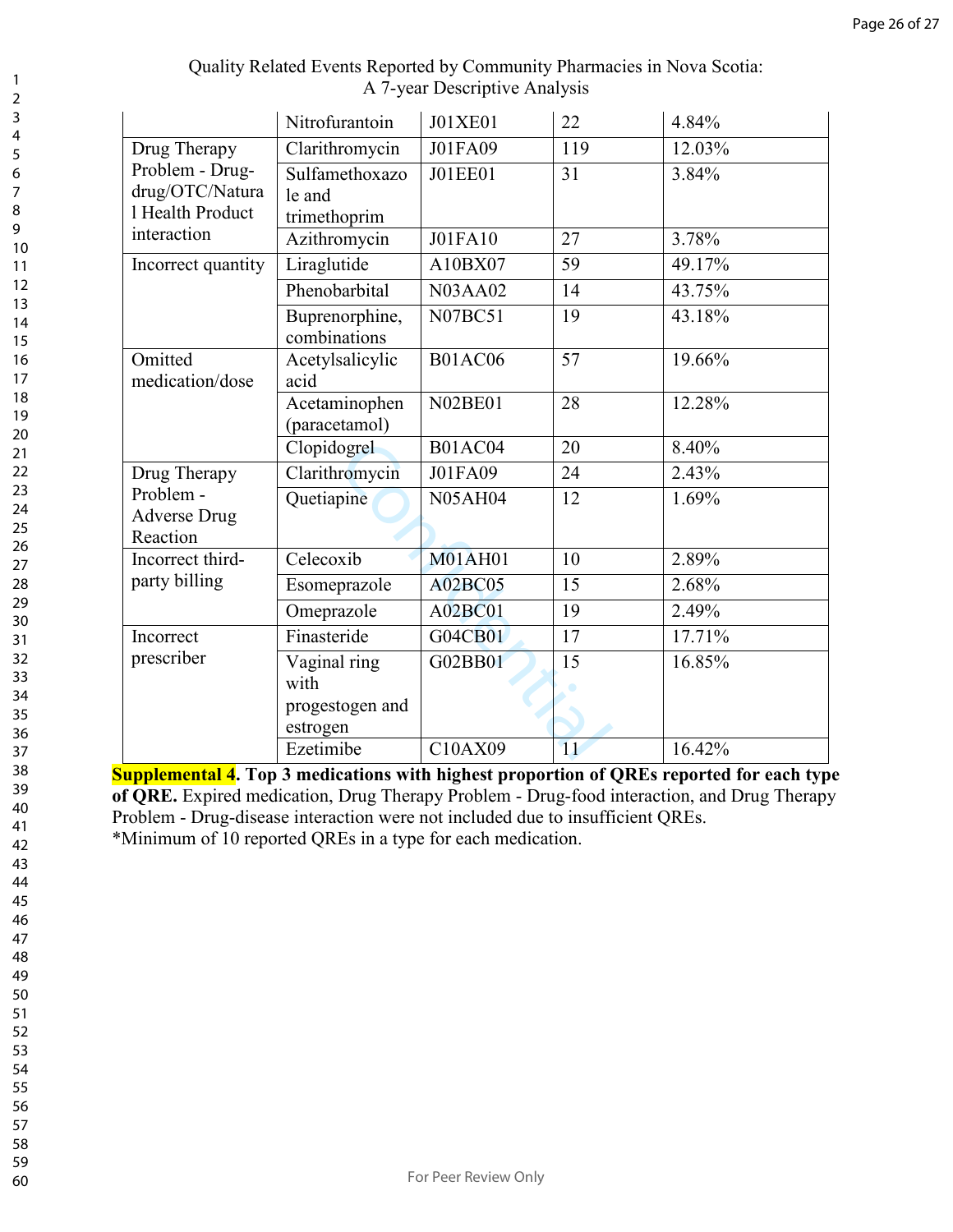## Quality Related Events Reported by Community Pharmacies in Nova Scotia: A 7-year Descriptive Analysis

#### **References**

- 1. Paquette A. Special report: Top drugs of 2015. *Pharmacy Practice Plus* 2016. Available from: http://www.canadianhealthcarenetwork.ca/pharmacists/magazines/pharmacypractice-plus/julyaugust-2016/special-report-top-drugs-of-2015-36905
- 2. Boyle TA, Bishop AC, Duggan K, Reid C, Mahaffey T, MacKinnon NJ, Mahaffey A. Keeping the "continuous" in continuous quality improvement: Exploring perceived outcomes of CQI program use in community pharmacy. *Res Social Adm Pharm* 2014 Feb 28;10(1):45-57.
- 3. *Medication without harm Global patient safety challenge on medication safety*. Geneva: World Health Organization, 2017. License: CC BY-NC-SA 3.0 IGO. Available from: http://apps.who.int/iris/bitstream/10665/255263/1/WHO-HIS-SDS-2017.6 eng.pdf?ua=1&ua=1
- 4. ISMP Canada. Definition of terms. Available from: https://www.ismpcanada.org/definitions.htm
- 5. Zed PJ, Abu-Laban RB, Balen RM, Loewen PS, Hohl CM, Brubacher JR, et al. Incidence, severity and preventability of medication-related visits to the emergency department: a prospective study. *CMAJ* 2008 Jun 3;178(12):1563-9.
- 6. Baker GR, Norton PG, Flintoft V, Blais R, Brown A, Cox J, et al. The Canadian Adverse Events Study: the incidence of adverse events among hospital patients in Canada. *CMAJ* 2004 May 25;170(11):1678-86.
- 7. Hutchinson A, Young TA, Cooper KL, McIntosh A, Karnon JD, Scobie S, et al. Trends in healthcare incident reporting and relationship to safety and quality data in acute hospitals: results from the National Reporting and Learning System. *Qual Saf Health Care* 2009 Feb 1;18(1):5-10.
- B. Balen RM, Loewen PS, Hohl CM,<br>
preventability of medication-related<br>
ive study. *CMAJ* 2008 Jun 3;178(12)<br>
Flintoft V, Blais R, Brown A, Cox J<br>
lence of adverse events among hospit<br>
1678-86.<br>
TA, Cooper KL, McIntosh A, 8. *Standards of Practice: Continuous Quality Assurance Programs in Community Pharmacies*. Halifax, Nova Scotia, Canada: Nova Scotia College of Pharmacists; 2010. Available from: http://www.nspharmacists.ca/wpcontent/uploads/2017/08/StandardsOfPractice\_ContinuousQualityAssurance\_Jan2010.pd f
- 9. Cheung KC, van den Bemt PM, Bouvy ML, Wensing M, De Smet PA. A nationwide medication incidents reporting system in The Netherlands. *J Am Med Inform Assoc* 2011 Aug 11;18(6):799-804.
- 10. Knudsen P, Herborg H, Mortensen AR, Knudsen M, Hellebek A. Preventing medication errors in community pharmacy: frequency and seriousness of medication errors. *Qual Saf Health Care* 2007 Aug 1;16(4):291-6.
- 11. Cousins DH, Gerrett D, Warner B. A review of medication incidents reported to the National Reporting and Learning System in England and Wales over 6 years (2005– 2010). *Br J Clin Pharmacol* 2012 Oct 1;74(4):597-604.
- 12. Evans SM, Berry JG, Smith BJ, Esterman A, Selim P, O'Shaughnessy J, et al. Attitudes and barriers to incident reporting: a collaborative hospital study. *Qual Saf Health Care* 2006 Feb 1;15(1):39-43.
- 13. Boyle TA, Scobie AC, MacKinnon NJ, Mahaffey T. Implications of process characteristics on quality-related event reporting in community pharmacy. *Res Social Adm Pharm* 2012 Jan-Feb;8(1):76-86.